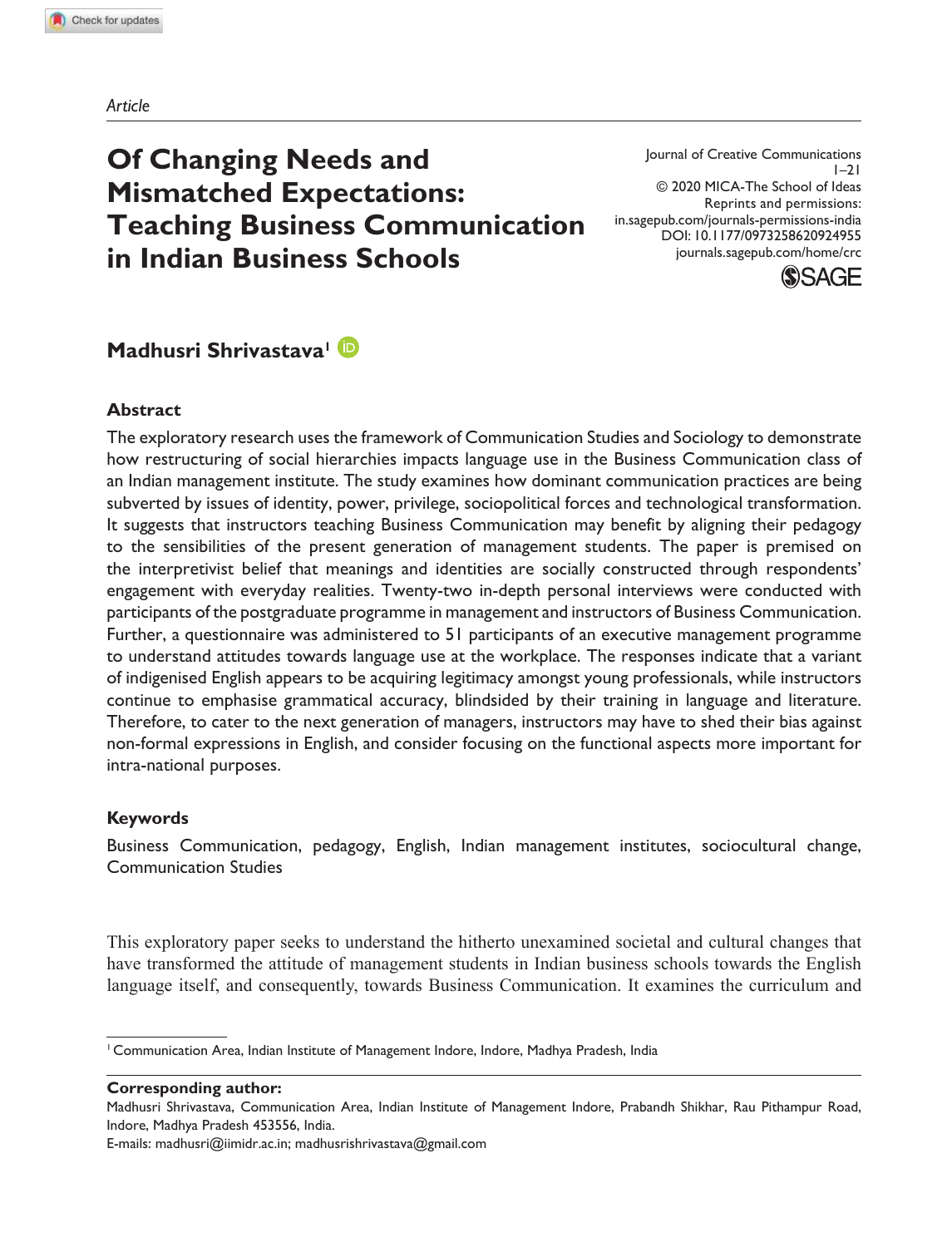pedagogy of the Business Communication course from the perspective of its purveyors and consumers, namely, the instructors and their students. The research works across boundaries of business education and language use in a cultural, sociopolitical and technological context and engages with the manner in which established communication practices are subverted by issues of identity and power. Employing a range of interdisciplinary perspectives, it researches the importance of inclusiveness in educational contexts, and attempts to demonstrate how classroom interactions are the site for interplay of multiple social and cultural forces. The purpose is to understand the changing patterns of English usage in the business school context primarily through theoretical lenses from Communication Studies literature and Sociology, namely, Co-Cultural Theory–Dominant Group Theory (Orbe, 1998; Razzante & Orbe, 2018), Communication Accommodation Theory (Gallois et al., 2018), Speech Codes Theory (Katriel & Philipsen, 1981; Philipsen, 1976) and Structuration Theory (Giddens, 1979, 1984). The study questions the overemphasis on correct usage and English grammar in a Business Communication class, and highlights the mismatch between the expectations of the instructors and those of young management students. The paper submits that instructors need to reorient themselves in tune with the altered requirements of their students and focus on the functional and contextual aspects of business messages.

Business Communication is taught in almost all management institutes as it is considered a skill that recruiters routinely seek in prospective employees. Research is compellingly clear and consistent about the necessity of restructuring the Business Communication course in tune with the changing requirements of both management students and their employers (Apparaju, 2016; Condon & Hoggart, 1997; Li, 2017; Plutsky, 1996; Warner, 1995; Zhu & Liao, 2008). In India, the increased presence of multinational corporations has further underscored the need for imparting effective communication skills to prospective managers (Agarwal, 2008; Apparaju, 2016; Gupta, 2005) India has over 5,500 business schools,<sup>1</sup> a reflection of the aspirational quotient associated with management education. The curriculum of the 'required communication courses in Indian business schools focuses mainly on skill acquisition—written and oral' (Rajadhyaksha, 2002), that is, the ability to speak and write the English language with reasonable fluency in business contexts. Faculty teaching Business Communication to business graduates in India consider basic skills in Standard English as a pre-requisite to drafting effective business emails, memorandums and reports (Apparaju, 2016). However, students' perceptions regarding the Business Communication curriculum reflect how this emphasis on correct English leads to disinterest in acquiring Business communication competencies, especially since 'somewhere down the line, the medium of communication is more emphasised than communication itself' (Agrawal, 2008). Mere rituals of teaching Standard English may no longer serve the needs of a swiftly evolving business environment that has little need for purity of expression, and privileges linguistic flexibility over form. The altered mindset of the current generation of management students, namely, generation Z that was born after the mid-1990s, is a manifestation of changes in the cultural and sociopolitical environment in India. While Hinglish, an indigenised version of English, is gaining currency among young professionals, instructors who teach Business Communication in Indian management institutes are often blindsided by their training in language and literature, the very basis of their academic identity. They essentially continue to remain, teachers of English, without adapting to the changing requirements of management students and the corporate organisations that recruit them.

#### **Changing Composition of Business School Participants**

Ever since Macaulay's Minutes on Education (1835) laid the foundations of English education in India, 'creating a new caste of English educated gentry' (Acharya, 1988, p. 1124), English has inalienably been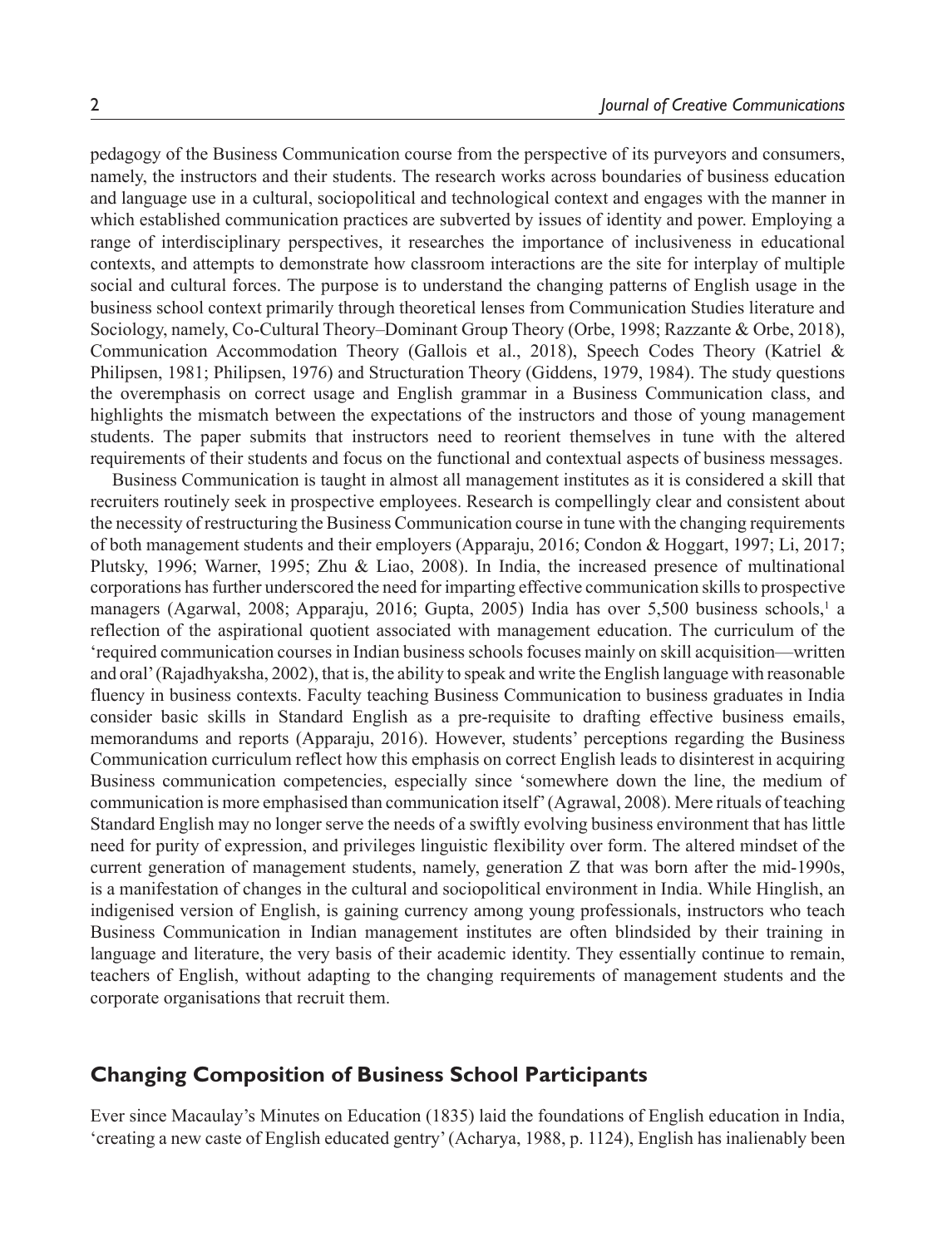associated with success in all spheres. In a polyvocal country such as India, English is necessary for official, administrative and business purposes. It is therefore one of the two official languages in India (the other being Hindi), and the medium of instruction in higher educational institutes. British linguist David Graddol estimates that as many as 55–350 million English speakers are to be found in India (Baker, 2015). The swelling ranks in English medium schools and the proliferation of English-speaking classes are testimony to the social mobility associated with proficiency in the language.

Nonetheless, in the last three decades, a series of economic, social, cultural and technological changes have led to repositioning of the English language in India. Studies estimate that in the period between 2004–2005 and 2011–2012 the Indian middle class has increased to a staggering 604 million from 304 million (Krishnan & Hatekar, 2017). This spectacular growth has been fuelled by the proliferation of opportunities for wealth creation (Parasuraman, as cited in Chhapia, 2016). After the liberalisation of the Indian economy in the early 1990s, as purchasing power increased considerably and 'consumerism was sanctified' (Varma, 2007, p. 183), business studies attracted youth from the aspiring neo-middle class of tier 2 and tier 3 Indian cities. Globalisation enabled the Indian middle classes to aspire for and live the consumerist lifestyles of the developed countries. More significantly, this growth was accompanied by a powerful up-thrust from the backward castes, who acquired political heft and were beneficiaries of the affirmative action that gave them legitimate space in professional institutions and government jobs (Kochhar, 2004). Large numbers from smaller towns sought admission in engineering colleges and management institutes to achieve 'upward socio-economic mobility via professional education' (Upadhya & Vasavi, 2006, p. 49).

Moreover, the current generation of Indians in their early twenties is far removed in time from memories of colonisation. They may still look westwards for professional advancement, but globalisation has denuded the awe that characterised their parents' attitude towards native English speakers. English still is the language of the upper crust that is the dominant group in all spheres of society, but the sense of entitlement of this stratum is being challenged by the new middle classes gaining access into arenas hitherto out of bounds for all but the privileged few. This shift in the approach to English usage is in part a reflection of the changes in the composition of the student population in higher education institutes. It is also in keeping with a recognisable social phenomenon: as cultures across the world begin to celebrate diversity, normative models of language cease to be seen as markers of social identity (Baron, 2008).

Expositing on the shifting paradigms in postcolonial pedagogy, Niranjana (1990) had drawn direct correlations between the burgeoning confidence of the Indian middle classes, and the weakening of influence of metropolitan 'cultural signifiers'. Non-western texts are aggressively seeking legitimacy as students challenge the cultural authority of canonical, colonial texts, and defy strictures of accuracy in spoken and written English. The new-found confidence of the hitherto marginalised sections is best represented by a growing impatience with rigid norms that restrict the freedom to shape the English language in accordance with their requirements. Besides, under the influence of right-wing ideology, over the last decade, there has been a resurgence of pride in all things Indian. It has created a class that is very comfortable with its own native culture and social identity and is vocal in its support of regional language use for official purposes. The hold of English over the minds and hearts of Indians had once led the British satirist and journalist Malcolm Muggeridge to remark that the last Englishman left would be an Indian (Iyer, 1997). However, if right-wing ideologue Swapan Dasgupta is to be believed, 'after 70 years of self-rule, such people are a minusculity' (Dasgupta, 2018). The cachet still enjoyed by English breeds resentment against the widening cultural and socio-economic divide between dominant groups who have access to English education and the marginalised ones who are denied it (Dearden, 2014). The growing political and economic power of the new middle classes lends traction to the demand for social and cultural legitimacy to regional languages.<sup>2</sup> Notably, a new variant of indigenised English reigns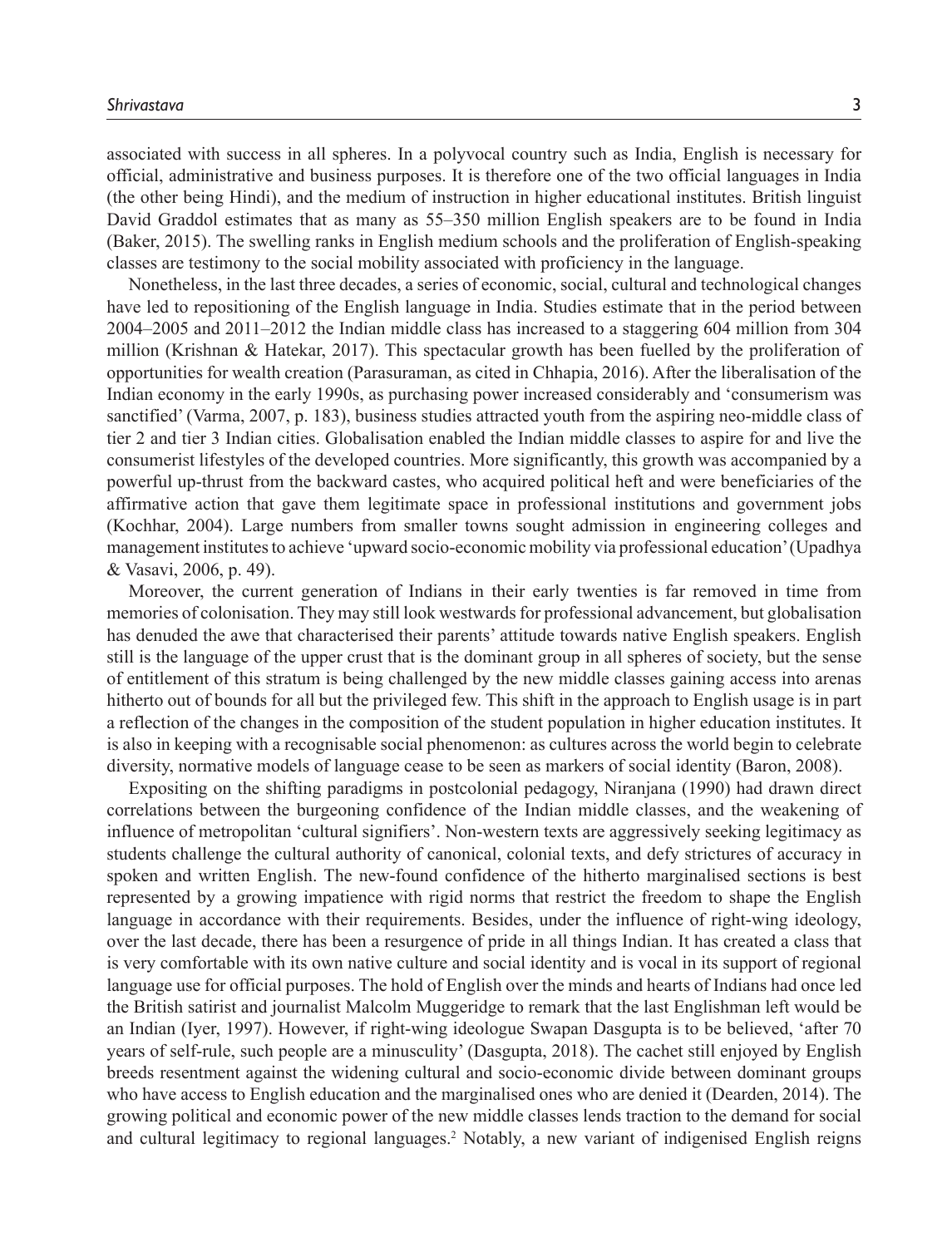supreme: English has morphed into Hinglish, a unique combination of English and Hindi. If 'popularity of a language depends upon the social prestige, self-respect, regional pride and national sentiment of its speakers' (Deshpande, 2000), Hinglish is the new variety that has caught the imagination of the media and marketing mavens. Interspersing English sentences with Hindi, or with any of the several regional languages, imbues it with a reassuring familiarity. It divests it of its upper-crust pretensions, while investing it with *apnapan*, a word that can loosely be translated as 'a feeling of belonging/of one's own'.

## **Caught in a Time Warp**

More importantly, technology has been the greatest driver of the move towards a pithier, and more informal version of language, characterised by hybridity. Research in the area of techno-linguistics reminds us that among the current generation

…there seems to be a growing sense of laissez-faire when it comes to linguistic consistency …{a} 'linguistic whateverism' {which is} less a display of linguistic defiance than a natural reflection of changing educational policies, shifts in social agendas, a move in academia toward philosophical relativism, and a commitment to life on the clock. (Baron, 2008, pp. 169–170)

Notwithstanding the prognostications of alarmists, studies indicate that computer-mediated communication is not leading to the death of the language; it has actually triggered linguistic creativity, hence what we are witnessing is 'language in evolution' (Crystal, 2008, p. 175).

Above all, not only is the hybrid language different, the cultural sensibilities of its speakers have undergone a sea change too. 'Competing in global education markets has created an awareness of the need to generate discourses that situate educational institutions and practices as ideological and material embodiments of sociocultural contexts and sites that necessarily reflect the lived experiences of postcolonial realities' (Pillai, 2015, p. 152). Yet, despite the changes that have swept over English language studies at the undergraduate level in most Indian universities, in the world of Indian business schools, validation is still sought from the west; for the major part, participants of the postgraduate programme are required to study principles and practices of managerial communication emanating from the west. Business Communication in Standard English is hence a pre-requisite for executive education; not only because of the all-encompassing influence of the American educational institutes, but also on account of the increasing power of multinational corporations (Altbach, 2007). The dominance of English is ascribed to the unification of markets, and its unassailable position attests the extent to which 'language policy interlocks with all the other domains of social interaction and hierarchization' (Phillipson, 2001, p. 188). Significantly, while pragmatism propels developing countries towards English as a medium for conducting business, learners are straitjacketed into the standardised mental models that subsume their own understanding of reality (Phillipson, 2001).

Further, in Indian academia 'the value historically placed on teaching British literature manifests itself today in an English faculty composed solely of literature teachers' (Ramanathan, 1999, p. 225) who are expected to help students acquire proficiency in the functional aspects of spoken and written English. In the case of business schools, the problem is compounded by the fact that instructors who teach Business Communication are almost always drawn from a pool of aspirants who have undergraduate, postgraduate, as well as doctoral degrees, in English literature and language.<sup>3</sup> They are therefore twice removed from the training they have received and 'are not exposed to the recent developments in their area in the corporate world' (Jha & Kumar, 2012, p. 15). Unsurprisingly, in its present form Business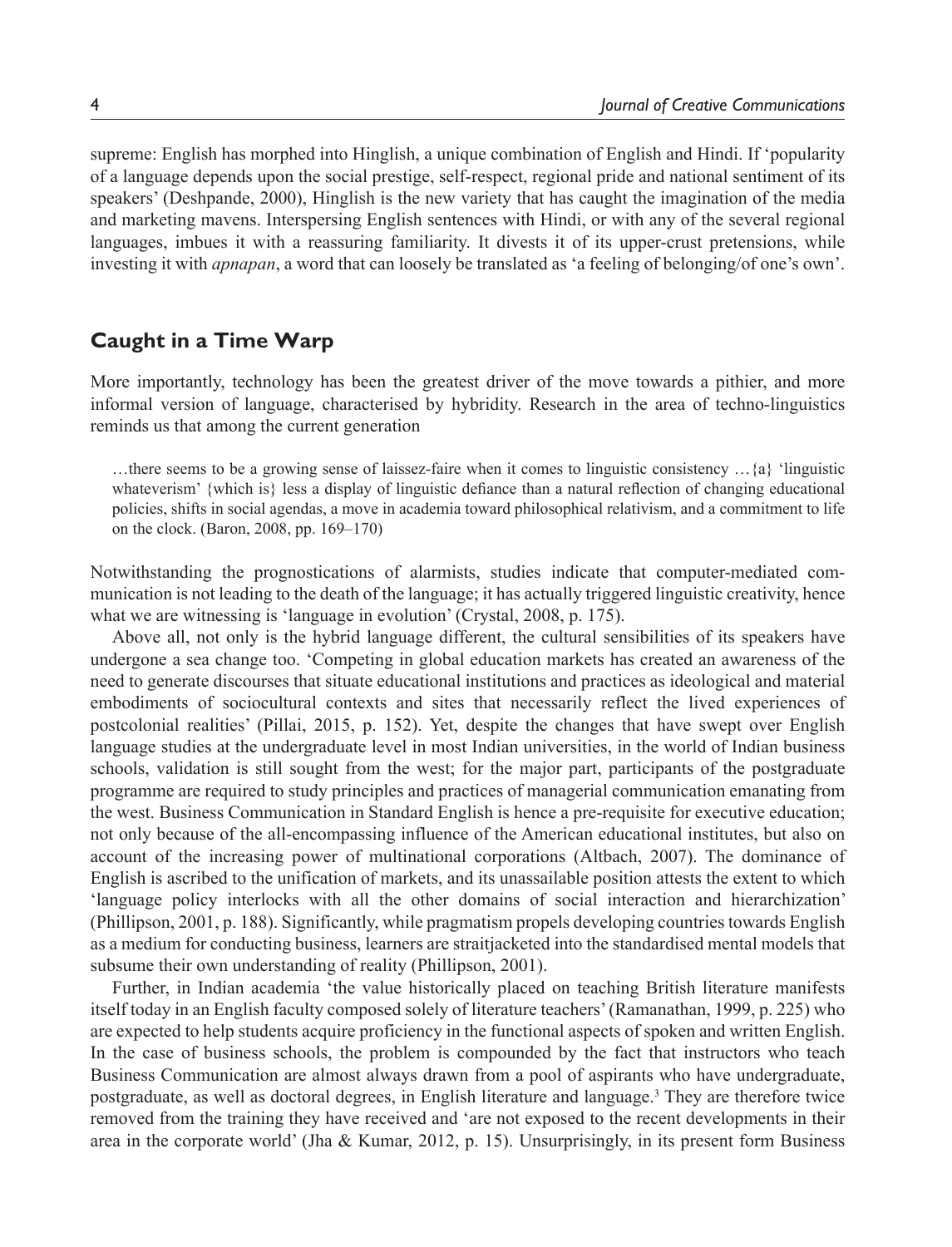Communication continues to lay emphasis on the mechanics of the language, in addition, to form and etiquette, although social media, globalisation and the overpowering influence of American cultural texts have rendered the earlier proprieties meaningless.

## **Theoretical Framework of Communication Studies and Sociology**

Social constructionist research has always focused on the evolution of communicative practices and everyday interactions in order to understand the interrelationship between power, privilege and communication. Essential to a deeper understanding of this interlinkage are critical–cultural theories that engage with the influence power wields over communication (Althusser, 2006; de Certeau, 1988; Foucault, 1979). Co-Cultural Theory focuses on the way in which co-cultural groups, i.e., groups that have been historically marginalised, interact with dominant groups that have been historically privileged (Orbe & Roberts, 2012). Using concepts similar to that of Co-Cultural Theory, Dominant Group Theory (Razzante & Orbe, 2018) throws light on sociocultural power dynamics in communication contexts. Issues of dominance and control also undergird the Structuration Theory of Giddens (1979, 1984), wherein he exposits on the power that social systems and structures confer on dominant groups in society by providing them access to allocative and authoritative resources. This command over material objects and people allows the elite to legitimise existing social practices that further their interests. However, even as unequal distribution of resources ensures structural continuity and constrains action, social change is made possible through collective movements that overturn the structures of dominance (Chitnis, 2005; Giddens, 1984).

Further, complex questions pertaining to power, language, context and identity are addressed by the Communication Accommodation Theory that underscores the difficulties inherent in communication between people who occupy different positions in the power hierarchy (Gallois et al., 2018, p. 311). Failure to adhere to norms of the standard, prestigious speech codes may give rise to feelings of inadequacy amongst speakers (Philipsen, 1976), a manifestation of the 'linguistic insecurity' Labov (1973) had drawn attention to. Therefore, groups often alter their communicative behaviour either by converging with or diverging from the communication practices of others, continuously seeking a balance between the conflicting pulls of social inclusion and the desire to establish one's distinctive identity (Gallois et al., p. 314). Although Communication Accommodation Theory was employed initially to assess how linguistic markers and bilingualism inflected membership to cultural groups, it has also been applied to study communication in intercultural and intergenerational settings (Giles & Johnson, 1987). Similarly, Co-Cultural Theory has been used as a theoretical framework in the study of multiple groups ranging from people of alternative sexuality to people with special needs. There is a need, however, for the exploration of 'non-western and indigenous approaches to culture' adopted by dominant groups (Giles & Watson, 2013, cited in Gallois et al., 2018).

#### **Methods**

It is in this context that the study seeks to explore the manner in which communication practices of erstwhile dominant groups are being challenged by co-cultural groups who are gaining ascendancy in the social hierarchy.

The purpose is to understand the ways in which 'the domain of everyday experience and its linguistic representation are cultural creations' (Katriel & Philipsen, 1981), and how sections of society gradually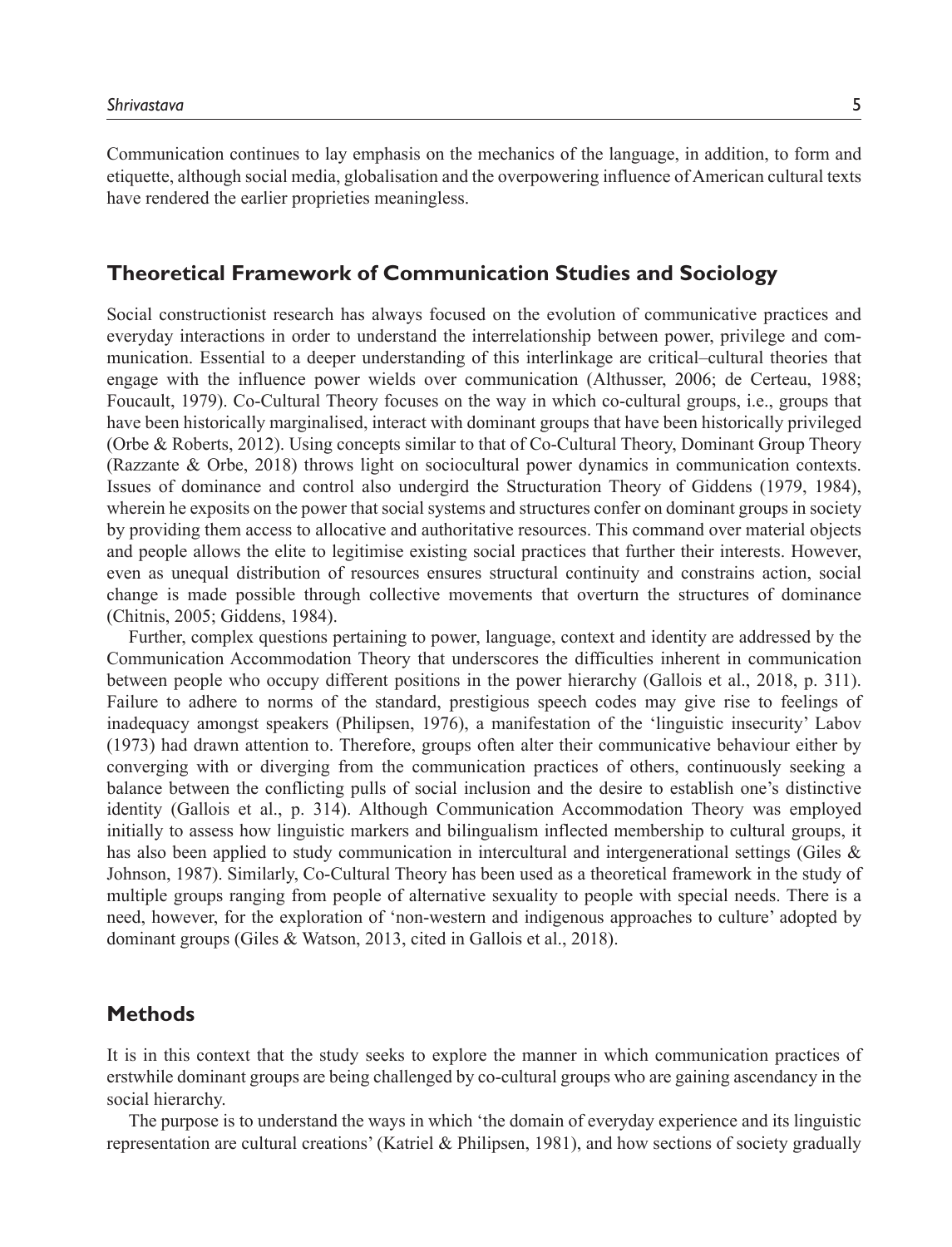exercise agency to align their practices with their purpose. The changing paradigms of social acceptability are impinging on the shibboleths of pedagogy and course content in Business Communication. The theoretical framework of Communication Studies was therefore considered appropriate as it is grounded in qualitative and mixed methods research and aligns with the research design selected. The research was primarily exploratory, and was premised on the belief that multiple meanings are constructed in the course of respondents' engagement with the world they are interpreting (Crotty, 1998; Lincoln & Guba, 1985, 2000; Schwandt, 2000). Through an inductive and interpretive process, patterns of meanings were arrived at by construing the way respondents view the world and construct their identities. The focus of the study was on 'contexts in which people live and work in order to understand the historical and cultural settings of the participants' (Creswell, 2007, p. 21), and also on the manner in which personal experiences shaped my own interpretations. Purposive sampling methods were used to conduct 15 in-depth personal interviews ( $n = 8$  women and  $n = 7$  men) with participants of the postgraduate programme in management in a premier business school located in a tier 2 city in India. All of them were in the age group of 22–25 and had less than two years' work experience. In-depth personal interviews were also conducted through purposive sampling with seven instructors of Business Communication in Indian B-schools ( $n = 6$  women and  $n = 1$  man), all with degrees in English language/literature: one educated in a small town, two from tier 2 cities, the fourth, fifth and sixth from a metro city, and the seventh with a degree from a university in the USA. The study was conducted over a period extending from February 2017 to July 2018. A small, but focused sample was considered suitable for the study, since saturation had been reached in terms of the information elicited from the responses of the interviewees. The in-depth interviews, each of which lasted from 60 to 80 minutes, allowed face-to-face interactions and enabled me to capture both affective and cognitive aspects. The interview questions were open-ended and semi-structured, to enable faithful documentation of interviewees' perceptions. Inferences were reported as 'research-based assertions' supported by analyses, relevant quotes from the interviews and interpretative comments, to present a comprehensive picture of the interviewees' outlook.

The research also draws upon my own decade long experience of being an instructor of Business Communication in B-schools. The attitudinal changes observed in the participants of the postgraduate management programme, and insights gained from extended discussions with faculty members teaching Business Communication, fuelled my interest in the manner in which English used for business purposes was becoming more malleable. At times, I was a participant-observer: this was so when I was teaching Business Communication in the class and discussing the appropriateness, or otherwise, of certain modes of writing emails and reports. The interviews were conducted in English and were recorded. Particular care was taken to ensure that the interviewees belonged to different regions in India and were from different socio-economic strata. This was also kept in mind while selecting the instructors to be interviewed.

Further, questionnaires were used to collect data from 51 ( $n = 39$  men and  $n = 12$  women) executive participants of a programme in business management in Mumbai, an Indian metropolis. A five-point Likert scale was employed to assess the importance accorded to mastery of business English, as well as their attitudes towards English as a marker of socio-economic class, and a pre-requisite for upward mobility. To ensure fair representation the sample was drawn from those with considerable work experience: both mid-level and senior-level executives. The responses supplemented insights drawn from the interviews. When describing attitudes and challenges related to language use, a descriptive design was employed. Interpretations drawn from multiple sources, i.e., the interviews, observations, and the survey, helped establish the complex issues that informed the importance of reworking the pedagogy and the curriculum of Business Communication.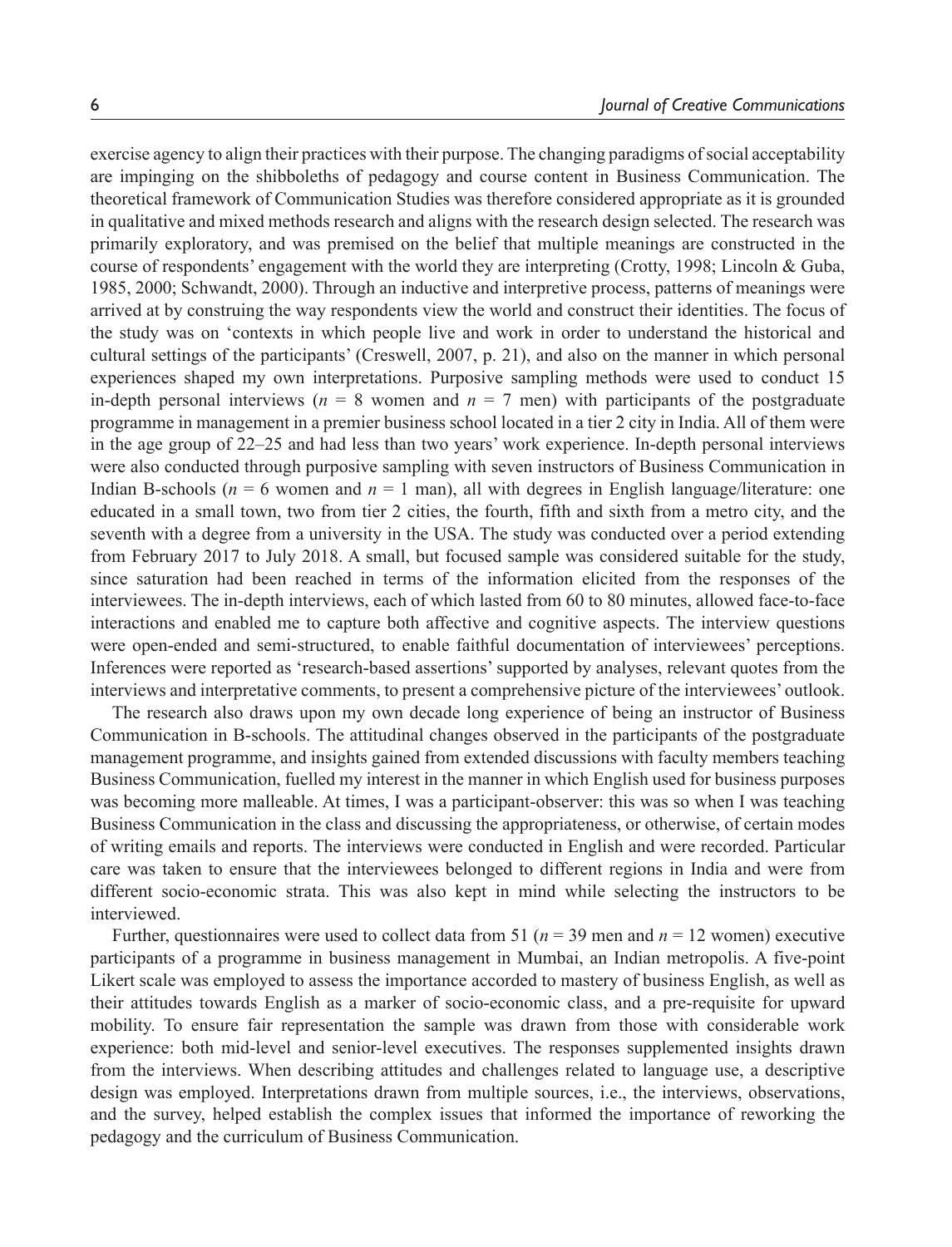### **Teaching Business Communication: Challenges and Concerns**

Insights drawn from in-depth interviews with seven instructors of Business Communication underscored the challenge of establishing the relevance of a course that is acknowledged as important, but seldom given the attention it merits. All the instructors reiterated that classes in oral communication were valued in management programmes, but there was tremendous resistance to courses that involved written communication.<sup>4</sup> Participants were unwilling to invest time and effort into a venture that did not bear dividends within a short time.

Professor Aruna,<sup>5</sup> whose doctoral work is in Linguistics, maintained that the instructors teaching communication in B-schools were essentially teachers of language, and that even stalwarts from the field of communication, such as Stephen Bailey and Mike Markel, have a basic background of language studies, which is the core discipline. She observed:

This region is changing the language according to its requirements. Code shift is the rule, and intermingling of languages is no longer disapproved. But you have to retain the essence. What they {participants} speak is not Indian English … that has been standardised since the 1980s. They are asserting their right to make mistakes. When corrected, they counter-argue 'We know the degree of formality expected in the corporate world, and will shift to an acceptable style when required'.

However, she feared that their confidence was borne out neither by their performance in the class nor when they faced recruiters. Hinglish, was 'cool' to use, and granted them flexibility. More importantly, no one could judge them on the basis of correctness. She wondered:

How far can this flexibility be stretched? Clarity, conciseness, process and organisation are indispensable. How will they write reports that are objective and accurate, and understood across all the regions that speak English? The style they use is part of the 'SMS culture'. How can you write 'Hello' as your salutation? Nowhere is this accepted in formal communication!

(Incidentally, the participants who have worked in the software companies would contend that such informality is embedded in the organisational culture of the Information Technology industry).

With her specialisation in language studies and fluency in several Indian languages, Professor Revati often used innovative ways to teach English phonetics through the vernacular to students from semiurban backgrounds. She considered it essential for business graduates to switch from the informality of the water cooler conversations to the linguistic propriety required in formal settings. Having taught Business Communication for over 15 years in various management institutes, she had witnessed a change in the attitude of her students: they simply did not care about the register, the format or even the clarity of content. She claimed:

I look upon myself as a facilitator … and I maintain the communicational difference between grammar and language. However, I cannot allow the meaning to change because of wrong usage. Unfortunately, my students cannot even construct a simple sentence without using words such as *matlab ki* (Hindi words that denote 'By that I mean').

While instructors expected greater diligence from their charges, they admitted that many of the participants were demotivated on realising they did not have the wherewithal to master the language within 20 sessions. When their efforts in the classroom did not elicit appreciation from instructors, they quickly lost interest. Instructors concurred that students were generally unreceptive to feedback. The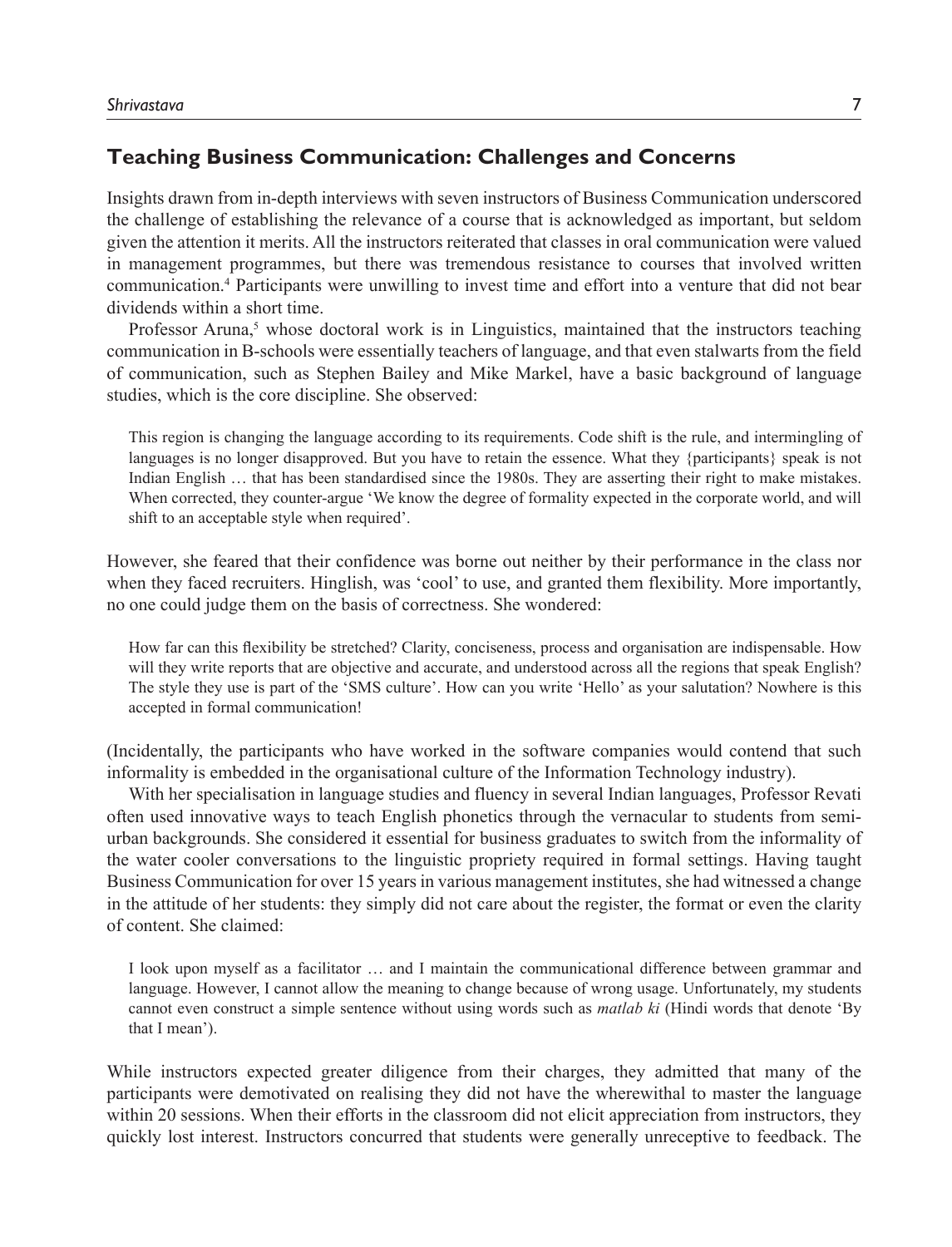general perception among participants of the management programme was that they could succeed at the workplace without the course in Business Communication.

Acutely conscious that Business Communication practices are fraught with sociocultural conditioning, Professor Aruna indicated that 'culture was a huge factor in the classroom' and even the most innovative pedagogy could misfire. Examples of miscommunication, particularly those that involved humour (in this case a sentence from the television show 'Whose Line is it Anyway?'), were incomprehensible to several participants. They complained that they 'had not been trained this way'; they were not 'into this kind of thing'; or that the effort they had invested in the class was 'the limit' of what they could do. More significantly, they found the use of humour in the classroom inappropriate, and in some ways derogatory to those unable to comprehend it. The context, even when provided by the instructor, was often so far removed from the participants' notions of what constituted reality that it failed to convince. Textbooks of Business Communication were culture-specific and adhered to standards of correctness legitimised by native speakers of English. The 'arguments for teaching and the methods recommended for reading them still emanate from the Anglo-American book markets' (Chandran, 2006, p. 154). There was increasing awareness among management students that 'the ideas and concepts that have been effective in the countries of their origin have been less effective in Indian organizations' (Dayal, 2002). Hence it stood to reason that an understanding of cultural and sociopolitical underpinnings must precede any unreflective imposition of texts or educational models (Hodkinson & Devarakonda, 2011).<sup>6</sup>

This was underscored by Professor Snehal, who had acquired mastery of the English language only after she moved from a small town to a bigger city for a doctorate in English literature. She deplored the fact that in India effective Business Communication was conflated with fluency in English. Moreover, because her home state was known for its low context communication, she was sensitive to the culturespecific variations in written communication. Participants often pointed out to her the dissonance between the cultural environment in Indian organisations and the tone of writing advocated in books by native speakers of English.

Instructors pointed out that multinational corporations in India were gravitating towards low context and less convoluted western norms of business writing, but for the major part, family-owned businesses<sup>7</sup> and public sector undertakings continued to prefer archaisms, such as 'your esteemed organisation', 'your gracious presence', 'your kind consideration' and 'my humble submission'. Participants of the management programme often claimed that the stilted, formal phrases disapproved by instructors were the very expressions they were expected to employ at their workplace.

It was evident from the responses of the instructors that cultural norms privileging a direct writing style were often at odds with the more circumlocutory style that favoured 'saving face'. For instance, a request for response by a specific date, like 'Please let us know by … as we have to move quickly' is deemed discourteous. Participants would rather soften the sentence with 'kindly respond at the earliest', without stipulating a date. Again, the query 'Would you please help us decide if Acme Hotel can be the venue for our annual conference?' that comes to the point without a preamble, is considered rude and 'in your face'.

This lack of congruence between the email etiquette advocated by native speakers of English, and the ground realities in the Indian business context was described by Professor Nalini. She recounted how a participant had demurred at the suggestion that an email to a prospective vendor contains all information that is relevant. With the sagacity inherent in the Indian mercantile community to which he belonged, the participant commented: 'Apni handi men kitna chawal hai hum kyun batayein?' (Why reveal what is the quantity of rice in my pot? A metaphoric allusion to the need for keeping your cards close to your chest while negotiating a business deal). Professor Nalini had taught literature to undergraduates for two years before transitioning to Business Communication. Her chief regret was that 'a major part of the syllabus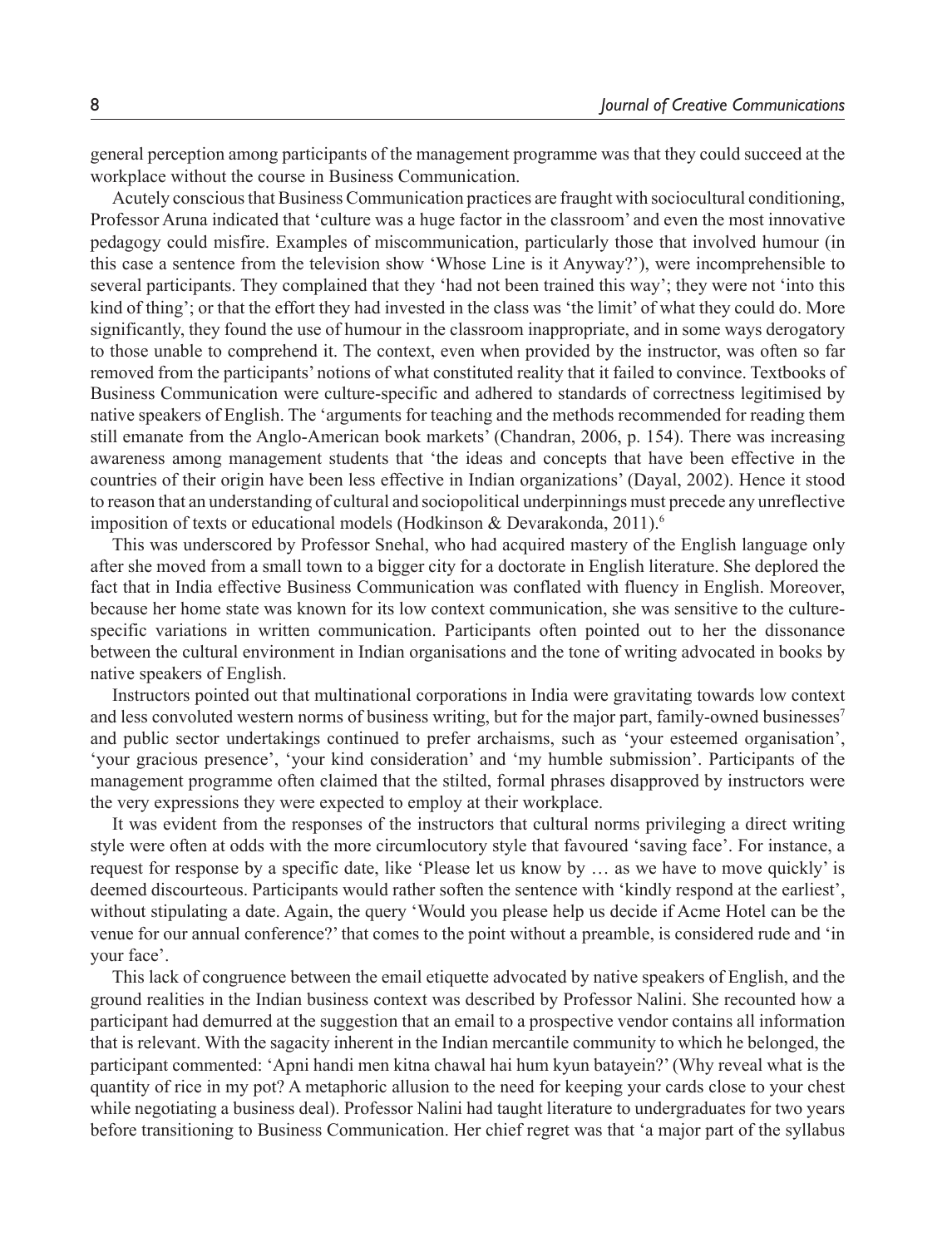of Business Communication lacked soul'. She confessed that she looked upon herself essentially as a teacher of English language:

I believe that language is the heart and core of communication. As regards, grammatical correctness, while I may not be tyrannical about it, I do believe that respect for language includes abiding by the rules of its structure. It is difficult to stop oneself from correcting grammatical errors.

#### She reflected:

Students resist anything to do with language … mainly the English language. Then there is the mindset that assumes language is purely functional and serves a utilitarian purpose alone. This, unfortunately, is the opinion of learned colleagues too.

Professor Shaila too admitted that she looked upon herself essentially as a teacher of English language who attaches importance to the 'correct usage of language'. Although she had been teaching Business Communication in a metro city, the composition of her classes was not homogeneous in terms of English language proficiency. Her greatest challenge was to balance the needs of students who were fairly proficient in the use of English with that of students struggling to articulate even simple sentences accurately. Although she acknowledged that abbreviations and an admixture of English and Hindi were commonly used while communicating on social media, she averred that 'knowledge of correct English was crucial'.

Professor Madhavi stated that she enjoyed teaching 'communication theory, non-verbal communication, barriers to communication and interviews', since one could bring in numerous examples from public and private sector organisations. She admitted that she found it difficult to resist the temptation of correcting the grammatical errors in the students' written and oral communication, although she realised that they were preparing to enter the world of business, and would have little use for such exactness. She reflected that the component of oral communication and presentation skills would be far more useful to them, as would a course on emotional intelligence. She had observed a marked difference between the earlier batches of students and the present ones: receptivity to feedback, especially in matters concerning language use, was waning.

Professor Chetan has an undergraduate degree in literature and a doctoral degree in cultural studies from an American university. He believed that the ubiquitous impact of the software industry and the resultant informality that had seeped into language usage had led to disregard for any kind of formalisation of language. The challenges faced by instructors arose essentially because the standardised Common Aptitude Test taken by thousands of candidates across India for entry into management institutes did not test them for their knowledge of functional grammar. Secondly, the Latinate syntax of English did not come naturally to Indians. While he did not over-emphasise grammar in the Business Communication class, he admitted that 30 per cent of the evaluation component was based on linguistic clarity, i.e., the ability to use 'standard' English with reasonable accuracy.

All the instructors maintained that technology had changed Business Communication in ways that were unaesthetic. Truncated sentences and slang jostled with officialese in a mix unacceptable to them. It was significant that the 'WhatsApp' status message for a group of Business Communication instructors was a quote: 'I don't judge people based on race, creed, colour or gender. I judge people based on spelling, grammar, punctuation and sentence structure'.

It appeared from the interactions with instructors that, notwithstanding well-intentioned efforts, '{t}eachers of English have neither the authority of the justice nor the audacity of the thief' (Sledd, 1965,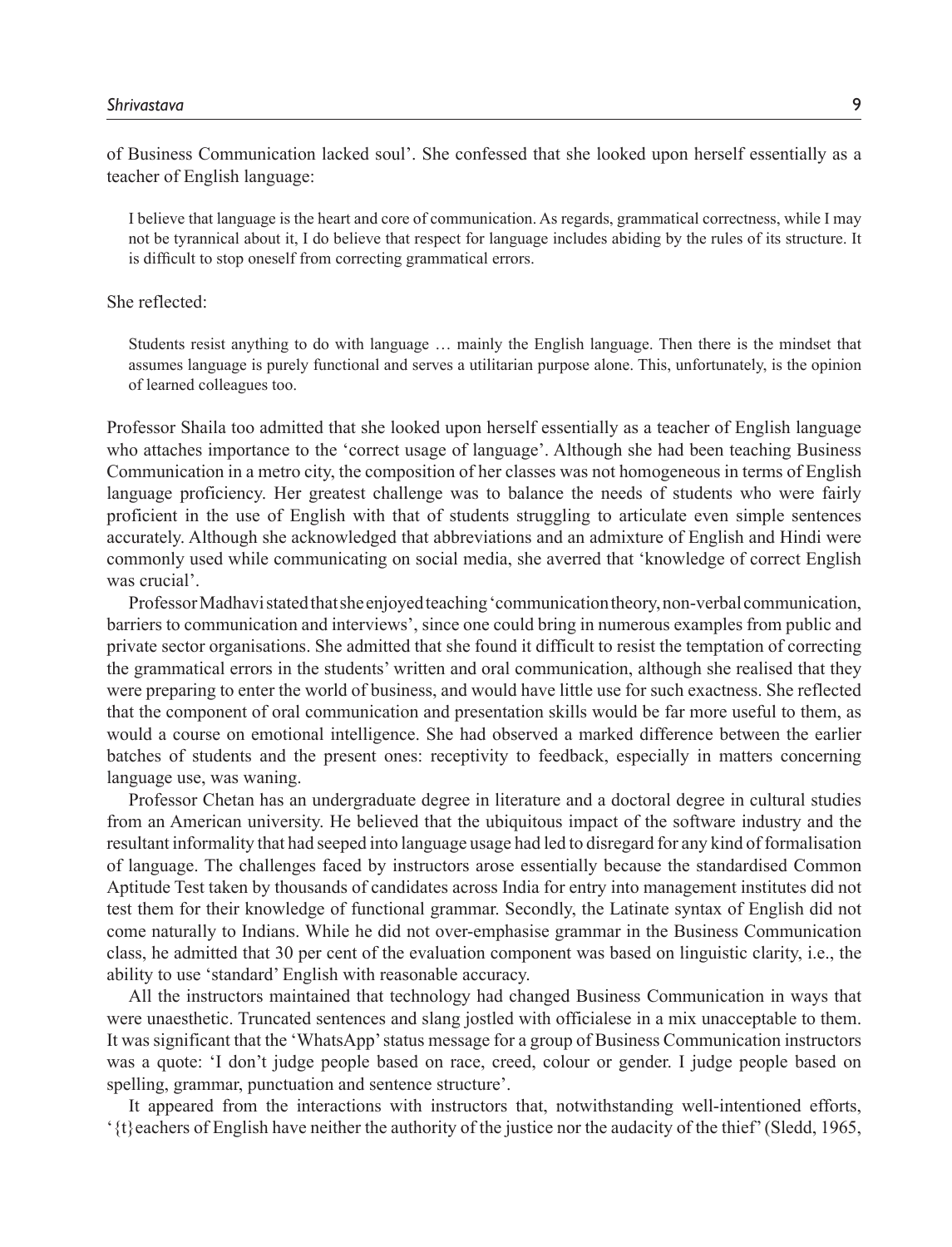p. 700), hence the futility of imposing linguistic standards of a bygone age on the new generation. What was worthy of being taught was the use of language in a manner suitable for the purpose for which it was being employed. More importantly, for the language to be useful, it had to 'be shorn of its former glamour and cultural snobbery' (Gupta, 1995, p. 78), and rooted in practicality.

#### **Hinglish: The Tie that Binds**

The disregard of language norms held sacrosanct by the instructors was reflected in the responses of the interviewees who were participants of the two-year full-time postgraduate programme in management. They confessed Business Communication was placed low in the hierarchy of courses they studied, because it had failed to keep pace with changes in the corporate world. English continued to be a 'gatekeeper to power', and made them 'future ready', but they were reluctant to associate higher social class with proficiency in the English language. Speaking and writing well definitely gave them an edge over those battling with the language, yet they were emphatic that punctilious adherence to grammatical accuracy and to British English had no place in a Business Communication class at the postgraduate level. Hinglish had become the unifier, arching over linguistic barriers in the multilingual set-up of an institute of higher learning. Moreover, a working knowledge of English was all that was required to get by in the world of work.

Swati, who had worked in an educational counselling agency, was assigned a client-facing role because of her facility with words. She recounted how she had been chided by her peers for preferring to speak in English rather than in Marathi, her mother tongue, especially in the midst of colleagues belonging to the same region. They had asserted the importance of *abhimaan*, that is, pride in one's culture. Whether in college or at the workplace, bonds were forged through the mother tongue. This was confirmed by Kapil, a chartered accountant now pursuing a management degree. In his organisation, English was employed only for terms related to finance; interaction with clients, barring those from multinational corporations, was in Hindi than in English. Faraz and Dinesh, both engineers with experience of working in Information Technology Enabled Services (ITES), indicated that young executives preferred to speak in Hinglish; or else, they chose to converse in the regional language.

Suniti, a software developer who had spent two years in the Knowledge Process Outsourcing industry, described how they had even coined words in Hindi for the jargon commonly used by coders and developers in software companies: for instance, 'there is an error in the code' was described as 'code phat gaya hai' (the code has split). As part of their initial orientation programme, new joiners who lacked the required level of fluency in English were made to undertake remedial lessons. However, within months, the young trainees settled into a 'comfort zone' in which English, Hindi and the regional languages co-existed harmoniously. Business English (the form of Indian English used in organisations), was a professional requirement; never the language of interpersonal exchanges. *Indianisms* were perfectly acceptable in official correspondence as long as the recipient understood the message. The style of writing was simply adjusted to match the organisational culture. It was informal where the hierarchy was flat; more formal where the power distance was greater.

Jaya, an electronics engineer, had worked in a start-up in Gurugram, a hub for IT and ITES. She observed that the internal interviews for project allocation at her workplace were always conducted in Hinglish. Some of her colleagues who had studied in vernacular medium government schools did have difficulties with spoken and written English, but professional advancement within the company was not hampered by their inability to draft emails or write project reports in 'good English'. Smita, also an Electronics engineer who had worked for a software solutions firm, indicated that when interacting with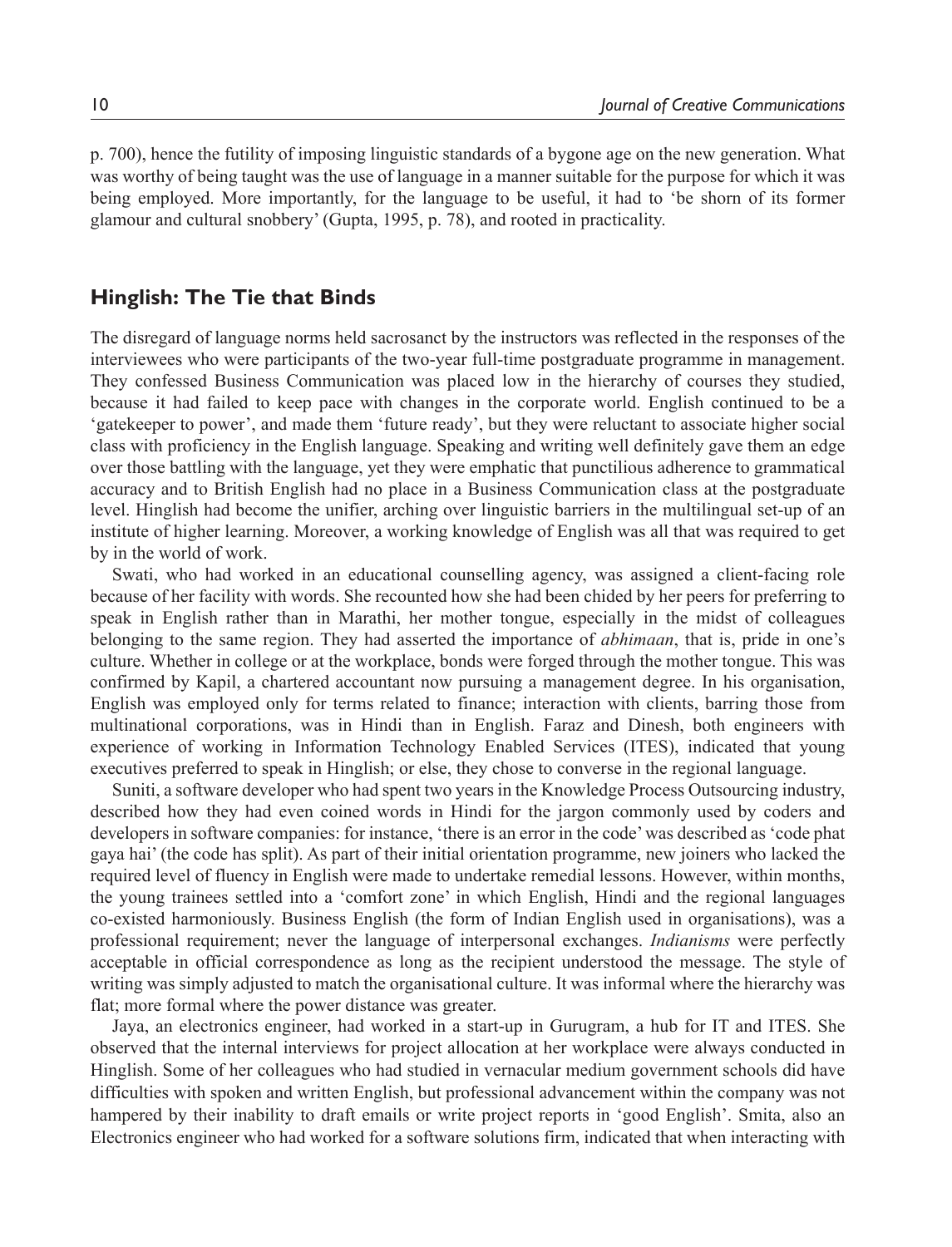overseas clients, they received support either from the on-site counterpart, or from the team lead, who willingly 'covered up' for their colleagues' lack of fluency. She believed sound technical knowledge was far more important for moving up the corporate ladder than any of the Business Communication skills touted in business schools.

Riya and Aman were both electronics engineers from reputable regional engineering colleges. The former had worked as a senior associate in a capital markets firm, and the latter in a major telecom company. They reiterated that a mix of Hindi, English and the local language was used for workplace interactions. Grammatical correctness was never a concern, except when formal reports had to be submitted. Riya admitted:

If it {a report} has to go out, we ask someone in the office to double check the language. Emails are a problem at times … but we learn through imitation. As long as we can implicate {*sic*} the meaning, it is fine.

Lalitha, who had two years' experience as a business analyst, had a similar perspective. She too spoke of the importance of writing reports of weekly deliverables in fairly accurate English. Initially, she had faced difficulties, but her seniors had soon schooled her. What mattered was mastery of the professional jargon of the industry.

Bakul was a civil engineer from one of the most prestigious institutes in India, yet he spoke English haltingly. He recounted that his first job in a well-known construction company entailed regular interfaces with vendors and suppliers in local markets, hence, it was knowledge of the local language that had stood him in good stead.

What set Rohit apart from the rest of the respondents was his pronounced regional language accent. An engineering graduate from the eastern part of India, he conversed confidently notwithstanding the malapropisms (he used the word 'terrible' to mean 'terrific' and was unfazed when it was pointed out gently). He explained how he had been plagued by anxieties about his flawed sentence constructions and poor vocabulary, till a communication coach had advised him to stop fretting over grammar, since he was not going to be judged on his ability to turn out elegant phrases in English. He stated:

What is important at the workplace is quick and effective communication. You have to be clear in conveying your ideas. I will never be biased against anyone who makes mistakes when writing in English. If he is reporting to me, I will not stop his promotion.

Responses from interviewees revealed that well-meant attempts by instructors to correct faulty sentence constructions were often viewed with exasperation. Manjari was very sceptical of the improvements suggested in her assignments by the instructors of Business Communication:

Do you really think it matters? I have worked in an organisation for two years … neither my colleagues nor my seniors wrote any better than me. As long as I convey my meaning, who cares if the tense is wrong ... if the preposition is missing?

With candour, Sharad, the youngest of the interviewees, offered his perspective on the classroom exercises in Business Communication:

Most participants in the class do not have the vocabulary to write any better. And they are not interested either…

Interviews with the respondents established that they did not discount the importance of effective communication; just that the English they chose to communicate in had moved beyond the 'constraints'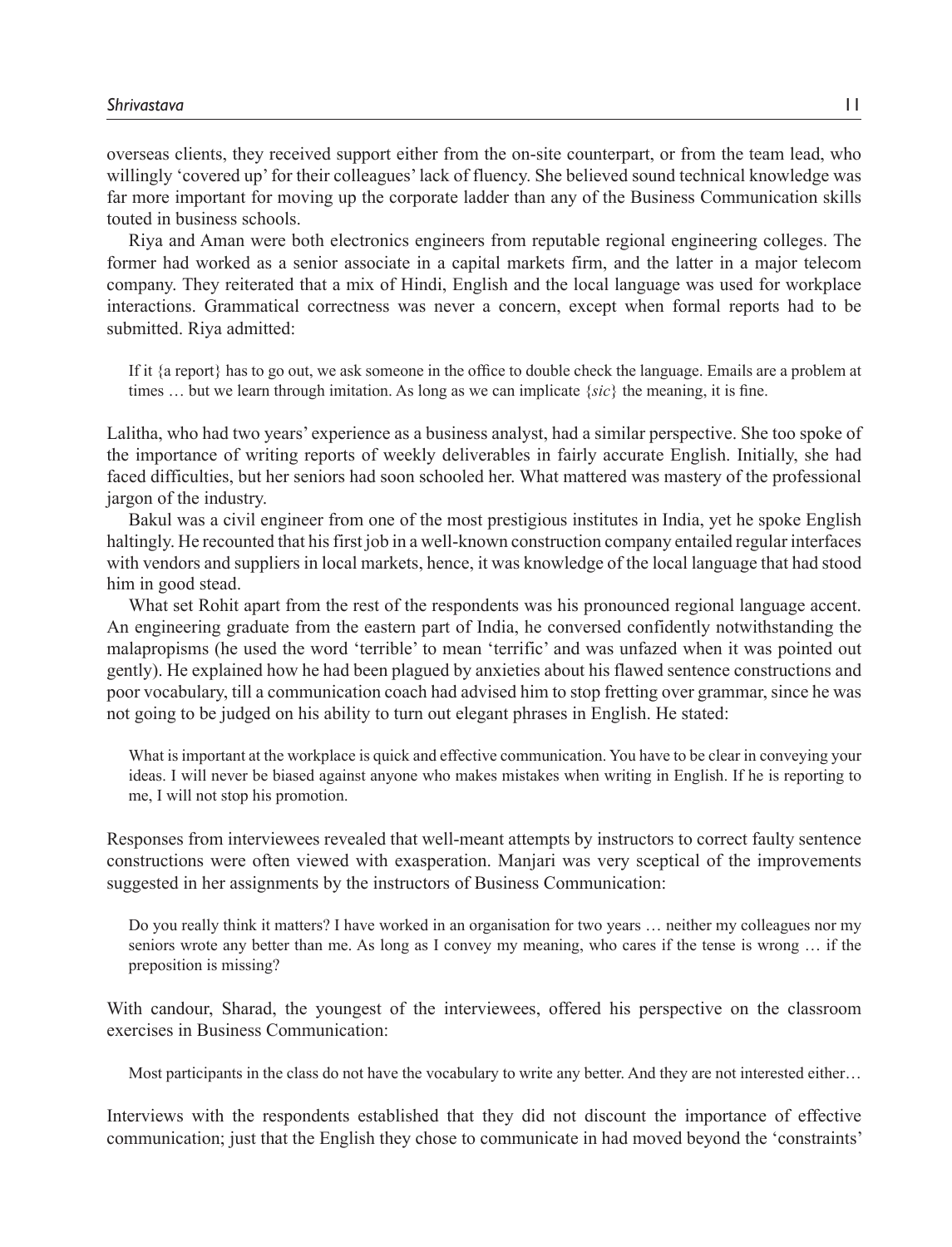imposed by instructors of Business Communication. So, one did not 'look forward to' … but 'look forward for' the event; one did not 'explain the meaning to him', but 'explain him the meaning'; one 'took tension' and 'passed out' of college. An interesting aspect of the interviewees' attitude was revealed in the course of the interactions: there appeared to be a certain inverted snobbery among some of the participants when they spoke dismissively about the need for superior skills in spoken and written English at the workplace. There was an unwillingness to accord it a very high place in the order of enabling factors that guaranteed professional success.

Garima, a senior member of the business school's placement committee, regularly interacted with Human Resource personnel from various corporate organisations. In premier Indian management institutes, the placement committee has a databank of companies and arranges for campus interviews for business graduates. Since her responsibilities were primarily focused on getting graduates of business schools placed in organisations, she was attuned to industry requirements. She stated that the level of English proficiency demanded depended on the nature of the industry and the job profile of the aspirant. While most consulting firms preferred candidates fluent in spoken English, effective written communication was emphasised only when the job entailed preparation of industry reports, as in the case of rating companies. A majority of the finance, insurance and banking sector organisations, as well as the FMCG (fast-moving consumer goods) companies chiefly looked for grasp of domain knowledge. Public Sector Companies were 'vernacular' in their approach, and not overly concerned about proficiency in English. In the final analysis, recruiters demanded 'an overall package', i.e., a combination of content, deportment, attitude and culture fit; the ability to communicate in 'correct' English in the business context was only one of the many components of this 'package'.

All the interviewees were convinced there was more to effective Business Communication than drafting flawless emails and writing cogent reports. When interacting with peers and seniors, or with clients, vendors and retailers, it was more important to 'establish that connect'. Interspersing English with the local language helped them strike an immediate rapport. Conversely, the use of 'polished English', with its aura of superiority, only alienated them from those they needed to influence and persuade. Effective communication was no longer synonymous with an ability to express oneself like a native speaker of English. Communication in faultless English was considered an enabler in the corporate world; yet, the groundswell of opinion was in favour of Hinglish at the workplace.

#### **Perspectives from Executive Participants**

Thus, the insights gained from the interviews highlighted that particularly among young participants of MBA programmes, effective communication was no longer synonymous with an ability to express oneself like a native speaker of English. The interviewees had worked in entry-level positions in corporate organisations. I wished to understand if their disregard for correct usage was shared by executives who were not in the initial stages of their career, and had completed their postgraduate studies in an earlier era, in the decades prior to the opening up of India's economy. Accordingly, data were gathered by administering a questionnaire to 51 executives. Twenty-two of them were in the age group of 25–35, and 24 between the ages of 35 and 45. Five respondents were above 45 years of age.

• Of the respondents, 41 had had their education in English medium schools, while 10 had studied in the vernacular medium. (Education in the vernacular medium, however, had not adversely impacted the career growth of these 10 respondents, as all of them were mid-level and seniorlevel executives.)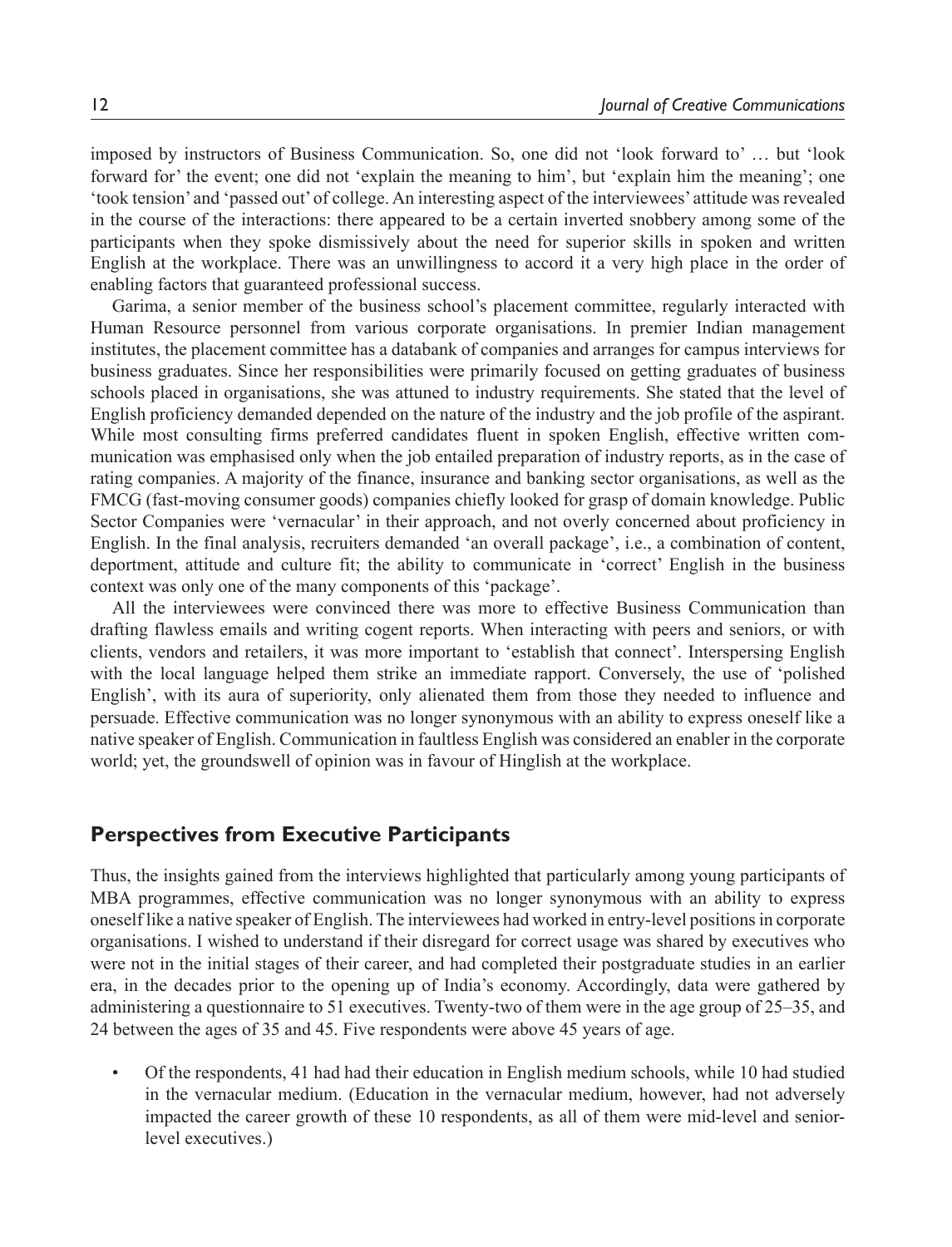- 44 of the respondents acknowledged the importance of speaking grammatically correct English for career advancement.
- 42 of them agreed that fluency in English contributed to better career prospects.
- 31 respondents indicated that those in the topmost positions in their organisations used the English language impeccably.

However, it was noteworthy that

- A majority (46) of the respondents agreed that a mix of English and Hindi was most frequently spoken at the workplace.
- Only 24 of the respondents were willing to ascribe flawless diction and impeccable writing to social superiority. This was in keeping with the interviewees' assertion that proficiency English could not necessarily be attributed to higher social class.

The data reaffirmed that communication in flawless English was considered an enabler in the corporate world. In contradistinction to the young participants of the postgraduate programme (interviewees) who had grown up in post-liberalisation India, the senior and mid-level executives who responded to the questionnaire indicated that better command of the English language facilitated professional advancement. This importance accorded to English by older executives may well be understood as a function of the fact that higher levels of managerial responsibilities involve extensive interaction with important external stakeholders. However, it also pointed towards the social expectations and cultural norms of an earlier generation of management professionals. Notably, it was evident from the responses of the executive participants that most of them were in favour of Hinglish at the workplace, an indication of the changing dynamics of language use in corporate India.

## **Crafting New Standards of Legitimacy**

The increasing acceptability of Hinglish, and the experimentation in terms of language usage indicate how new definitions of social legitimacy are being crafted, replacing older expressions that fail to represent the world view of young professionals. Generation Z in India is representative of postliberalisation consumerist ethos. Exposure to global culture through digital media, the ease and affordability of travel across continents, and the mobility of skilled labour to the west have given rise to a class that has jettisoned the trappings of the past. In addition, social media have led to a disregard for the rules of grammar, syntax and spelling. Senior executives from reputable companies affirm that a decade ago mingling Hindi with English would have been 'a sign of a lack of education. Now it's a huge asset ... power has shifted to the young, and they want to be understood rather than be correct' (Baldauf, 2004).

In keeping with the norm developing proclivities of countries that lie in the outer circle of classification of World Englishes (Kachru, 1986), linguistic norms of the past are being contested. Schneider (2003) posits that as former colonies forge a new national identity the initial stages of language usage pave the way for the development of a robust hybrid variety of English. He maintains that this phase of Endonormative Stabilisation 'is marked by the gradual adoption and acceptance of an indigenous linguistic norm, supported by a new, locally rooted linguistic self-confidence' (Schneider, 2003, p. 249). Speakers stake ownership of the language as Anglo-centrism loses its hold in the 'periphery nations' (Higgins, 2003, p. 617). As in most developing countries, in India too business establishments are at the vanguard of this change, since the competitive domestic market has made it imperative for companies to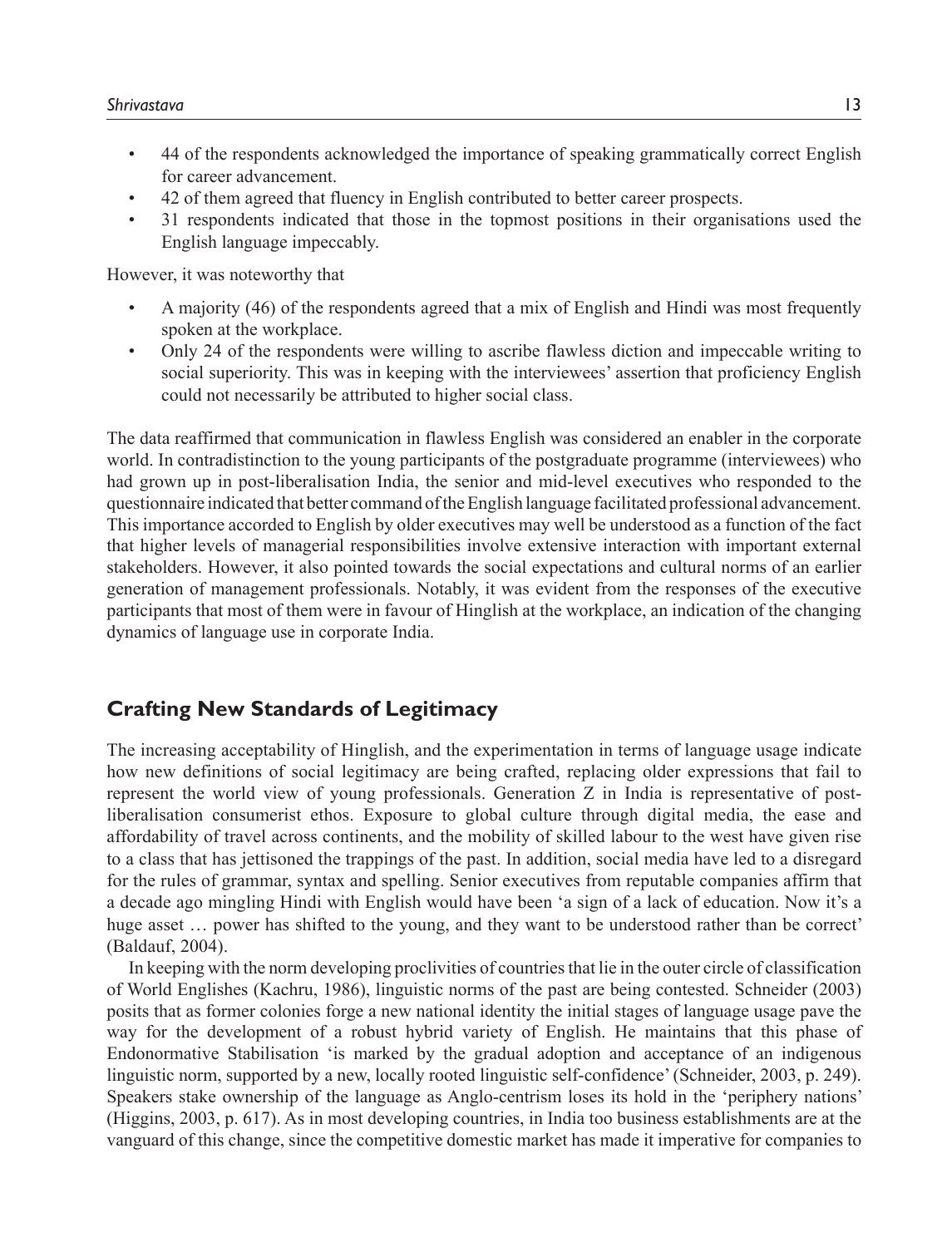'Indianise' in order to survive (Baldauf, 2004). The prognosis is, 'Hinglish will spread as India becomes more powerful' (Baker 2015).

Those privileged in the societal hierarchy have always used their power consciously or unconsciously to reinforce structures that impede on the lived experiences of co-cultural, i.e., marginalised group members. The proficient use of Standard English has historically been associated with the privileged class that dominates politics, media and administrative services in India. English has therefore been, and is even now for all practical purposes, the marker of power and privilege in society. However, sociopolitical forces may lead to erstwhile co-cultural groups gaining dominance in societal hierarchies and redefining notions of appropriate and effective communication (Orbe, 1998). The increasing use of Hinglish by the new generation of prospective management professionals signals the restructuring of societal hierarchies, and a challenge to the erstwhile socially dominant groups that consider the norms of Standard English as sacrosanct. The historically marginalised speakers of 'non-Standard English' are gradually asserting their presence, and consequently, new norms of language use are being established. The media were the first to reflect this change, with their move towards mingling English with local languages—especially Hindi. The corporate world followed suit. With the rise of the neo-middle class and the consequent entry of students from the small towns of India into elite business schools, Hinglish gained primacy.

Explicating the 'dialectic of control', Giddens (1984) states that structural reality is made up of repeated patterns of social practices that endure, and consequently, impede the process of change. Yet, within the existing social framework, people can be empowered and can exercise agency to counter structures of domination: that is, they can take decisions on matters that impact their lives (Chitnis, 2005). In the Indian context, structures and systems that legitimise certain ways of using English continue to be reproduced in the same unaltered forms, thus constraining the process of change. Everyday practices within and outside academia reinforce existing power relationships and inhibit the wide-scale adoption of new variants of English. However, simultaneously, large segments of society are adapting to altered social realities and creating new communication practices that match their needs. Eventually, the communicative practices and the knowledge people create on the basis of their lived experience (Chitnis, 2005; Giddens, 1984) will challenge and undermine the imposition of established forms of communication.

Studies indicate that groups that wish to maintain their linguistic identity often interweave words and grammatical expressions of their mother tongue into the language of the dominant group (Giles & Ogay, 2007) With regard to the students who were respondents of this study, their departure from Standard English appeared to serve as a distinctive feature of group membership in the microcosm that was the business school. The desire to gain acceptance from the group they identified with was a powerful motive for strategies of convergence (Giles & Ogay, 2007), since adopting a linguistic style favoured by the group led to stronger interpersonal bonds. Therefore, speech characterised by a hybrid variety of nonstandard English was viewed as 'an instrument of sociability with one's fellows' (Philipsen, 1976, p. 25). However, simultaneously there was an unarticulated, possibly unconscious need to establish their distinctive identity through divergence from the norms of Standard English. The assertive use of Hinglish allowed young people the comfort of a speech code that melded English with familiar expressions from regional languages. The students did not consciously seem to employ strategies divergent from the communication norms advocated by instructors in the Business Communication class as an act of differentiation. It was the sincerest expression of who they were: products of post-liberalisation India who were aspirational and comfortable in the global arena. It was the reflection of a pan-Indian phenomenon that mirrored the emergence of a self-assured new social identity: a class of citizens, unapologetic about its antecedents, even aggressive in its demand for acceptance on its own terms.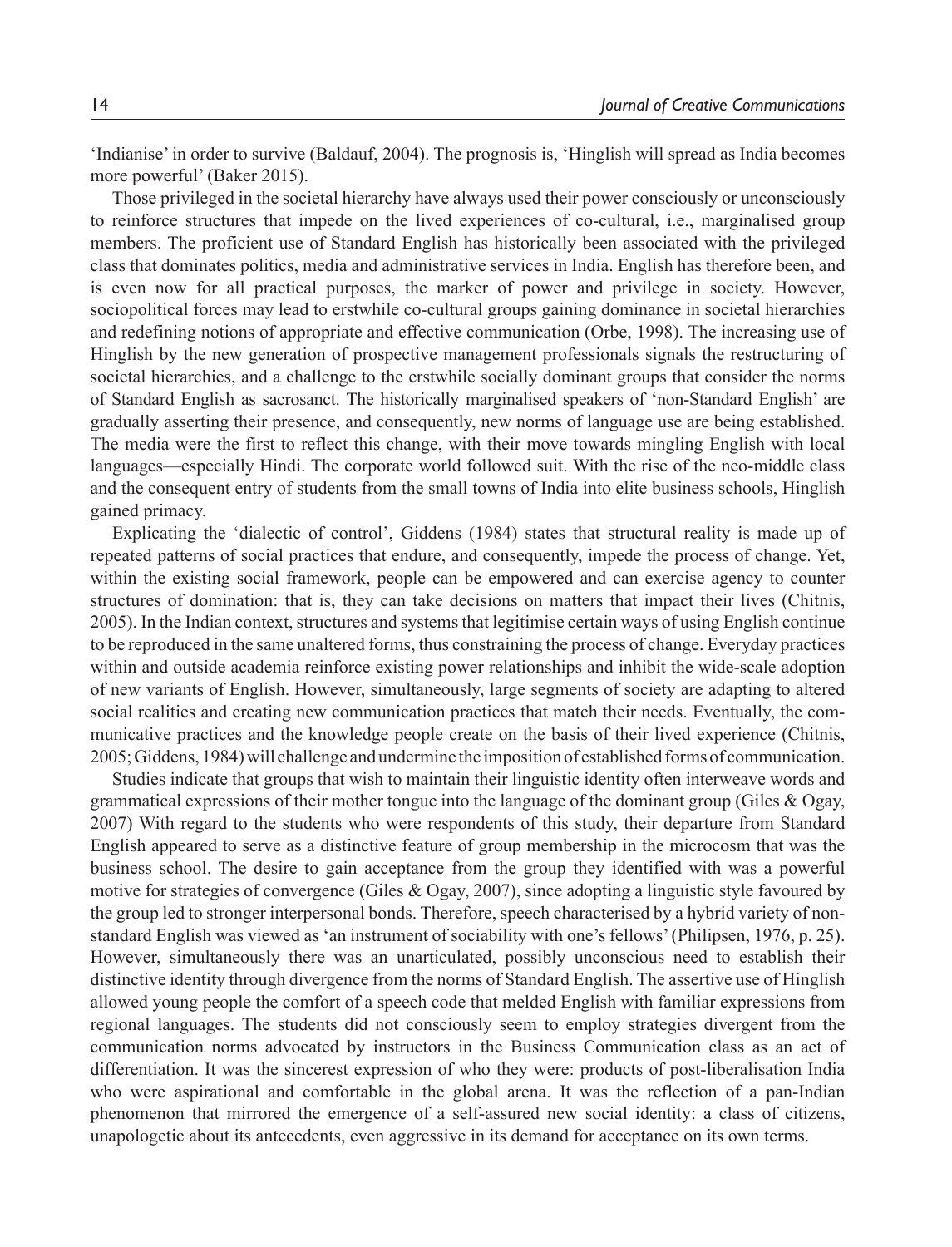*Shrivastava* 15

Furthermore, in the B-school scenario, the co-cultural groups—viz. the students, were in a position of privilege now since they were important stakeholders, and their requirements, as also that of the corporates who employ them, reigned supreme. Since many of them had experience of working in the industry, they were unwilling to acquiesce to communication practices that did not reflect their everyday realities. The previously marginalised co-cultural groups could engage in communicative practices they were comfortable with, even as the erstwhile dominant groups, in this instance the instructors, were sceptical of the casual and often flagrant disregard for linguist norms. The instructors may have viewed a certain proclivity towards non-accommodation (apparent in some of the respondents), as unconcern for the approval of the gatekeepers of hallowed portals. Generally, those in subordinate positions (co-cultural groups) are expected to accommodate the 'prestige patterns' of those in superordinate positions (dominant groups), a strategy referred to as upward convergence (Giles & Ogay, 2007, p. 295). Conversely, participants who attempted to converge to the instructors' styles, i.e., to the norms of Standard English, would be considered as more amenable to course correction, more competent and receptive to learning. In keeping with this, the instructors' WhatsApp status message (as stated earlier), was a reassertion of the boundaries of linguistic acceptability, a communication approach that rationalised existing values through 'aggressive reinforcement' (Razzante & Orbe, 2018, p. 363), and attempted to maintain the status quo. It was in the Business Communication class that they could ask their students to 'sanitise' and 'standardise' their sentence structures in accordance with established norms, since only in the context of the classroom did they have the authority and autonomy to set the rules of acceptability.

Nonetheless, it is possible for dominant groups to use power productively (Allen, 2014; De Turk, 2011; Foucault, 1979), and even be 'interpellated as allies' of co-cultural group members (De Turk, 2011, as cited in Razzante & Orbe, 2018). That is, power and privilege may be deployed by dominant groups to create a level playing field and establish greater sociocultural equality. Razzante and Orbe (2018) indicate that the adoption of an assertive dismantling communication approach enables dominant group members to facilitate change in society. Notably, this can be undertaken mainly by people who have self-assurance and our comfortable with their identities (Razzante & Orbe, 2018).

In this context, it is suggested that instructors, who occupy positions of privilege within the classroom and beyond, understand the need to adapt to the altered sociopolitical environment. Both as academics and as members of the dominant groups in society, it behoves them to reinvent themselves as allies rather than as adversaries of their students (De Turk, 2011). Through a realistic reassessment of the purpose of the Business Communication course, instructors could take recourse to assertive dismantling of 'oppressive communication practices' that act as constraints. While apprising students of the need for different registers in different communicative contexts, they may make efforts to facilitate ease in communication through 'micro-affirmations'. This would require an understanding of how technology and socio-political realities have permanently altered the communication landscape in a way that requires a serious realignment of pedagogy with everyday lived experiences. Survival and continued relevance require flexibility and reconstitution of norms.

## **Limitations**

It needs to be underscored that the study is exploratory hence further research may be required to understand if the altered attitude towards language use at the workplace is true for larger segments of the student populace in Indian management institutes. Students' perceptions regarding the need for accuracy in the use of language, and the degree of proficiency in English they possess, may vary according to geographical location, since in India, complex political and socio-economic factors govern the importance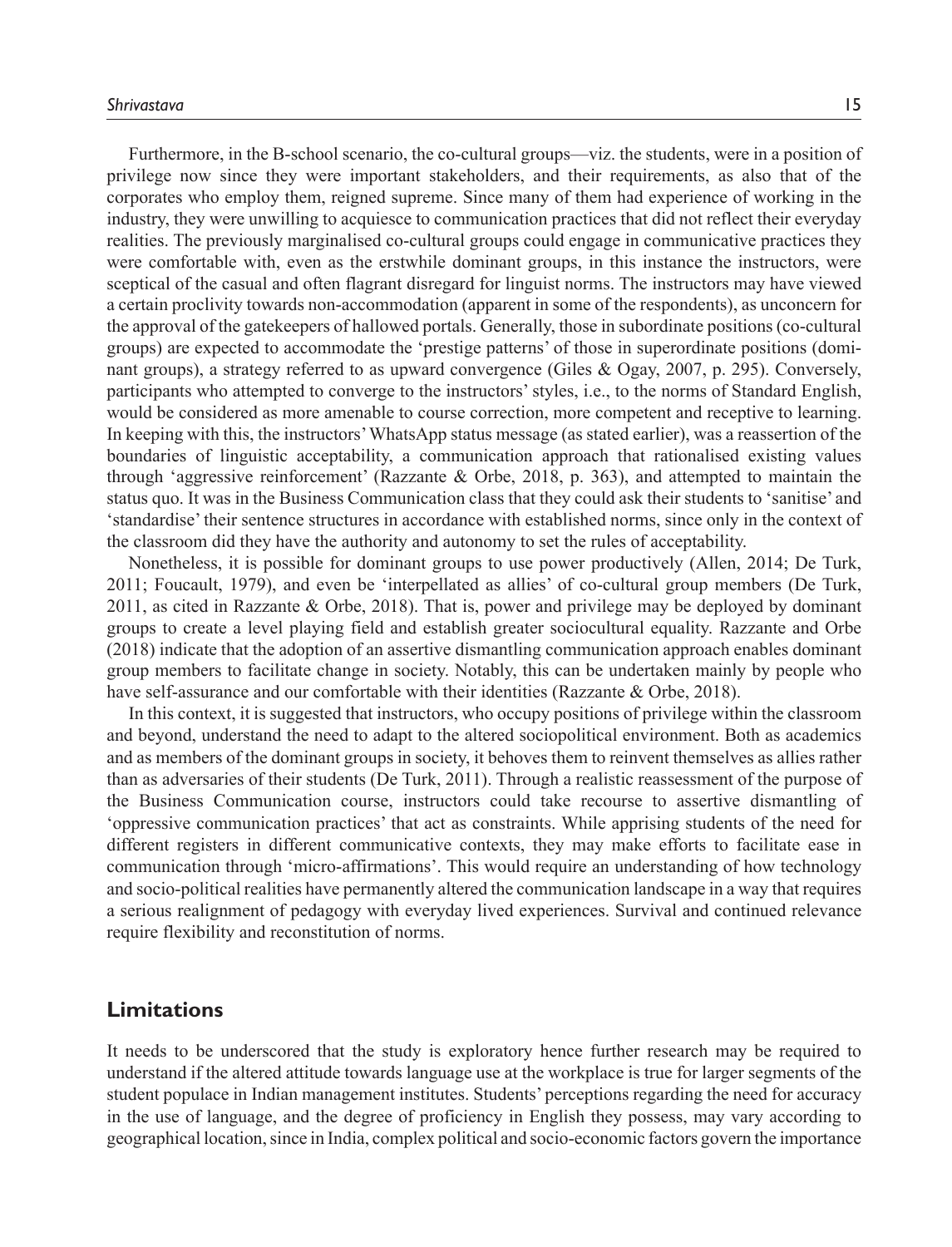accorded to the English language in school and college curricula. To offset this problem, the sample selected had interviewees from tier 2 and tier 3 cities as well as metropolitan cities in India. This was possible because the premier business school selected as the site for the study draws applicants from across the country who score high marks in an extremely competitive Common Aptitude Test.

Similarly, with regard to the choice of instructors, albeit the sample size is small, care was taken to ensure that responses were sought from a range of interviewees teaching in different institutes and representing of different socio-economic and cultural backgrounds.

Further research could also be undertaken to ascertain the perceptions of HR professionals and hiring managers who regularly visit Indian business schools for recruitment. It would also help to compare the findings of such research with the perspectives of employers based outside the country regarding the importance of written communication, for instance, U.S.-based studies conducted by Hart Research Associates (2018).

It would be interesting to carry out a longitudinal study to observe the changes, if any, in the attitudes of the young research participants, when they move into more senior positions in the corporate world. Perhaps then, the disregard for language proficiency might give way to a greater regard for improved English language skills when communicating at work.

Finally, my interpretations may have been inflected by my own position as a Business Communication instructor of many years' standing, although I have attempted to keep my biases at bay.

## **Conclusion**

This research thus draws upon a range of related perspectives to understand the interface between business education and the sociocultural forces that shape the dynamics of teaching and learning. Through insights into the lifeworld of the respondents, it explores how the changing socio-historical context and repositioning of power structures impacts language use in the Business Communication class in an Indian management institute.

In the final analysis, it exhorts instructors of Business Communication in management institutes to recognise 'the different functions English must perform for different categories of people' (Gupta, 1995, p. 77). Business Communication may add more value to management education if instructors modify their approach to match the requirements of their students and make way for the *Indianisms* that are an integral constituent of the English language as it is used in the world of work. This also requires an acknowledgement of the new generation's desire to exercise agency and assert its cultural identity by adapting English to the region's requirements, 'adding local vocabulary, focussing on local cultural variations, developing fresh standards of pronunciation' (Crystal, 2001). Of necessity, 'understandings of "which English" and "whose English" should be related closely to developing an understanding of local contexts' (Young & Walsh, 2010, p. 14).

Owing to internationalisation, the decision to spread the study of English is unlikely to be reversed. Hence teachers must make the process of learning 'as enabling and as rewarding as possible' (Dearden, 2014, p. 33). Towards that end, instructors teaching Business Communication in Indian management institutes may need to shed their bias against non-formal expressions and be more accepting of idiosyncrasies of usage that have become innovative features of local Englishes. Their purpose should not be limited to equipping students with language skills for international comprehensibility; perhaps the greater need today is for skills that cater to intra-national purposes, for the markets within India. It is time 'to shift their focus from primarily subject discipline to application … to respond to the need of client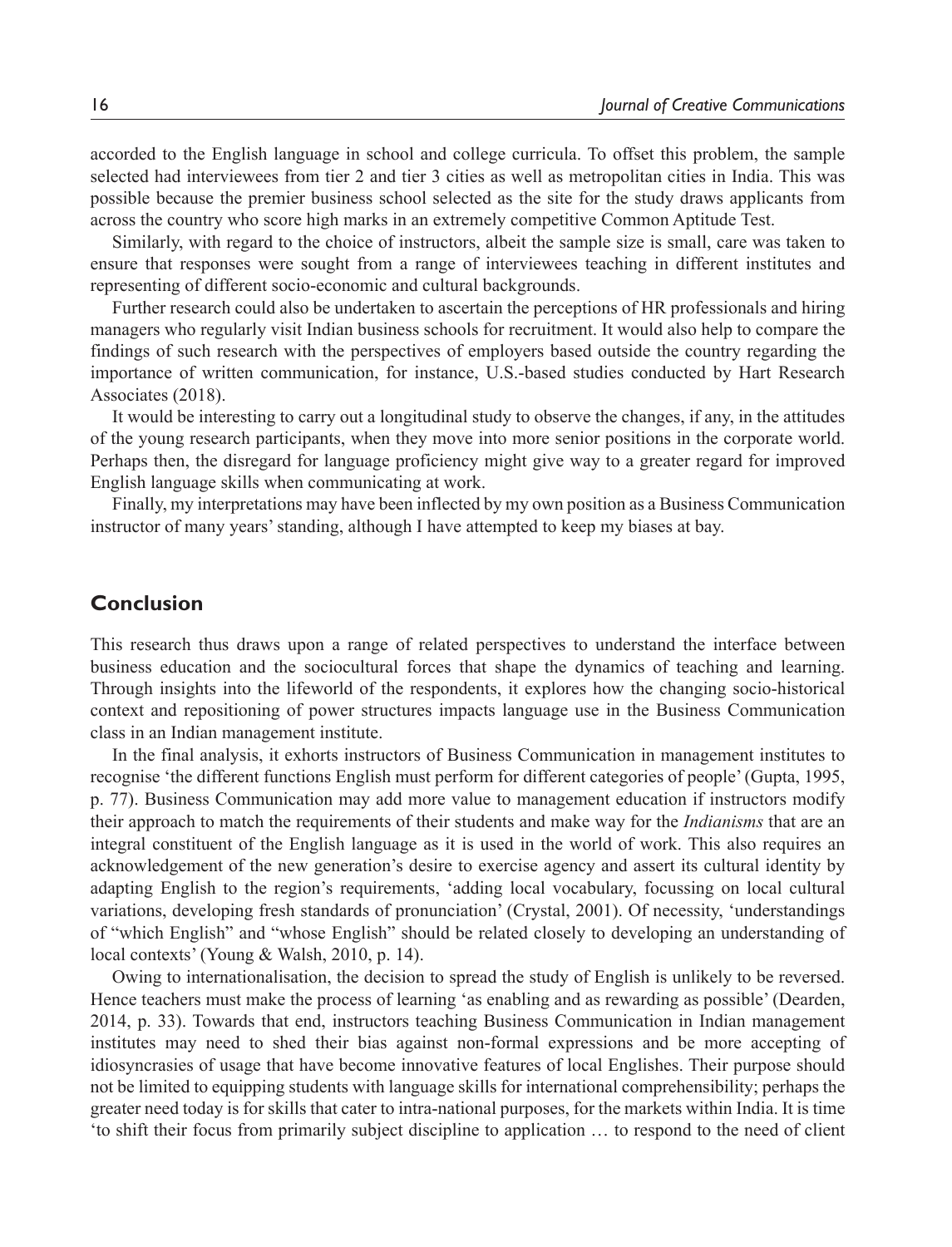organisations which themselves are subject to such changes' (Dayal, 2002, p. 99). A way forward is to focus on new workplace technologies that have revolutionised communication (Laster & Russ, 2010). Further, in keeping with technological development. the emphasis on business writing could make way for multidisciplinary topics (Li, 2017). The process of change would require 'educators to retrofit their own mindset … {and go beyond} the rules and mechanics of grammar, or format of a business letter' (Berry, 2013, p. 58). English is merely a tool for Business Communication; the subject also encompasses non-verbal communication, interpersonal relationship and intercultural competencies, among other skills. Instructors may want to adopt the communicative approach, integrating Business Communication pedagogy with learning from functional areas of management, while ensuring that communication skills run as a common thread through all the core courses (Condon & Hoggart, 1997). Instead of treating Business Communication as a repository of set phrases and expressions, they could introduce interactive sessions that recreate authentic real-life business situations (Sampath & Zalipour 2010) and encourage participants to use contextual intelligence to determine the appropriate register.

This study therefore suggests that 'English teachers' who teach Business Communication must remain 'alive to the possibilities of reconstituting the subject' (Chandran, 2006, p. 151). They would benefit by initiating open discussions about the challenges that beset them, reviewing textbooks and teaching materials for cultural appropriateness, and acknowledging the usefulness of code-switching. Pedantic notions of exactness in language may undercut the very purpose of teaching communication to prospective managers; instead, instructors could choose to value 'nonprestige varieties of English' and 'perceive "error" as the learner's active negotiation and exploration of choices and possibilities' (Canagarajah, 2006, p. 593), while impressing upon their students the advantages of fluency in multiple Englishes. When the curriculum and the pedagogy of courses in communication are attuned to the requirements of the workplace, they reflect the lived realities of those seeking employment. To remain relevant, instructors may need to adapt to altered cultural and sociolinguistic demands, for the effectiveness of Business Communication is determined by its success in addressing stakeholders' needs.

#### **Declaration of Conflicting Interests**

The author declared no potential conflicts of interest with respect to the research, authorship, and/or publication of this article.

#### **Funding**

The author received no financial support for the research, authorship, and/or publication of this article.

#### **ORCID iD**

Madhusri Shrivastava D https://orcid.org/0000-0001-9397-2025

#### **Notes**

- 1. The article cites The Associated Chambers of Commerce of India (ASSOCHAM) study which attributes deterioration in student quality in premier institutes to the poor quality of high-school education in India (Chakrabarty, 2016).
- 2. According to a report from search giant Google and consulting firm KPMG India, Indian language users have overtaken English language users on the Internet in India (Ujaley, 2018).
- 3. A quick look at the profiles of faculty teaching communication in 8 of the Indian Institutes of Management (IIM) indicates that at least 14 of the 24 have qualifications in English literature or language. (Information was gathered from the websites of Indian Institute of Management at Ahmedabad, Calcutta, Indore, Kashipur, Bodhgaya,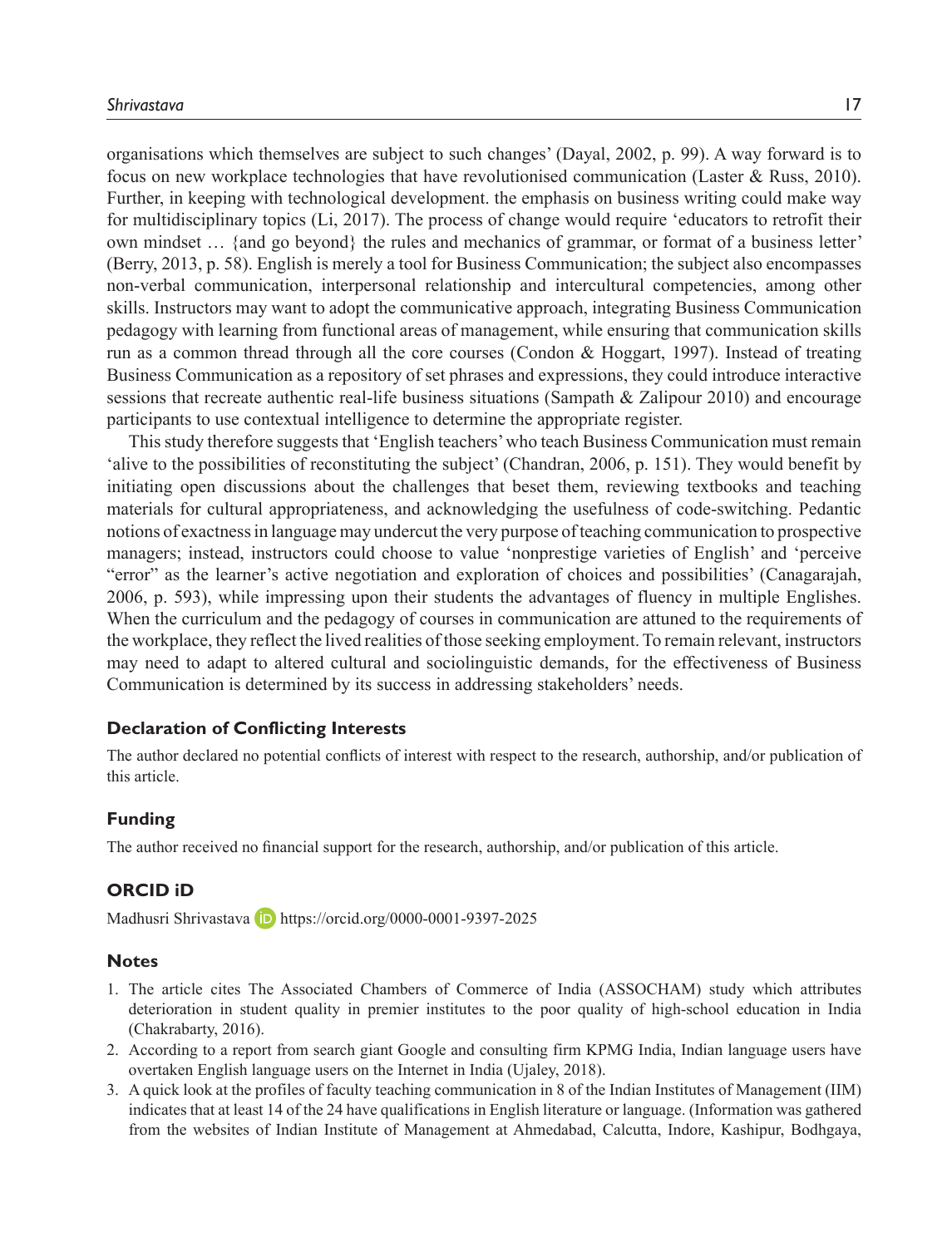Lucknow, Nagpur, Sirmaur.) This is essential because Indian universities do not offer degrees in organisational communication**.**

- 4. In this context, it is noteworthy that Tirumalesh (1991) had drawn attention to a significant distinction, namely, how 'writing in English is very different from writing English'. Writing in English requires a degree of selfabnegation, a submission to the homogenising demands of the centre. The former is the prerogative of those whose first language is English; the latter of those who learn it as a second language.
- 5. All names have been changed to ensure confidentiality.
- 6. Hodkinson and Devarakonda (2011) drive home their point through the example of the word 'pity'. While in the west, the word is associated with condescension and is therefore not used with respect to disability, in India, teachers working with those with special needs repeatedly used the word interchangeably with compassion, almost celebrating it, for a significant feature of Indian values is its celebration of pity as 'charity of deed'. This researcher has observed a similar tendency on the part of Indian students of Business Communication: when writing a mail soliciting funds for the underprivileged, both the word 'pity' and the sentiments it evokes are frequently used to move the recipients to action. Students are unable to understand why such words are considered demeaning and inappropriate.
- 7. India has 108 publicly listed family-owned businesses, the third highest in the world (*Times of India*, 2017).

#### **References**

Acharya, P. (1988). Is Macaulay still our guru? *Economic and Political Weekly*, *23*(22), 1124–1130.

- Agarwal, S. (2008). Indian business management students' perceptions about and preferences for the business communication course curriculum. *The ICFAI University Journal of Soft Skills*, *2*(3), 7–22.
- Allen, B. J. (2014). *Difference matters: Communicating social identity*. Waveland Press.
- Altbach, P. G. (2007). The imperial tongue: English as the dominating academic language. *Economic and Political Weekly, 42*(36), 3608–3611. http://www.jstor.org/stable/40276356
- Althusser, L. (2006). Ideology and ideological state apparatuses (notes towards an investigation). In A. Sharma & A. Gupta (Eds.), *The anthropology of the state: A reader* (pp. 86–98). Blackwell.
- Apparaju, H. (2016). How effective are the persuasive and other communication abilities of MBA students in India: Implications for business communication courses. *The IUP Journal of Soft skills*, *10*(3), 24–47.
- Baker, S. (2015). Will we all be speaking Hinglish one day? https://www.britishcouncil.org/voices-magazine/ will-we-all-be-speaking-hinglish-one-day
- Baldauf, S. (2004). A Hindi-English jumble, spoken by 350 million. https://www.csmonitor.com/2004/1123/p01s03 wosc.html
- Baron, N. S. (2008). *Always on: Language in an online and mobile world*. Oxford University Press.
- Berry, P. (2013). The impact of globalization and technology on teaching business communication: Reframing and enlarging world view, methods, and content. *American Journal of Business Education*, *6*(1), 57–66.
- Canagarajah, A. S. (2006). The place of world Englishes in composition: Pluralization continued. *College Composition and Communication*, *57*(4), 586–619.
- Chakrabarty, R. (2016). 93 per cent MBA graduates are unemployable: Problems with management education in India. https://www.indiatoday.in/education-today/featurephilia/story/mba-education-problems-328626-2016-07-11
- Chandran, K. N. (2006). On English from India: Prepositions to post-positions. *The Cambridge Quarterly*, *35*(2), 151–168.
- Chhapia, H. (2016). New entrants in India's middle class: Drivers, carpenters, pani puri vendors. http:// timesofindia.indiatimes.com/india/New-entrants-in-Indias-middle-class-Drivers-carpenters-pani-puri-vendors/ articleshow/53370870.cms
- Chitnis, K. (2005). The duality of development: Recasting participatory communication for development using structuration theory. *Investigación y Desarrollo*, *13*(2), 228–249.
- Condon, G., & Hoggatt, J. (1997). New directions for an old department. *Journal of Education for Business*, *72*(6), 331–335.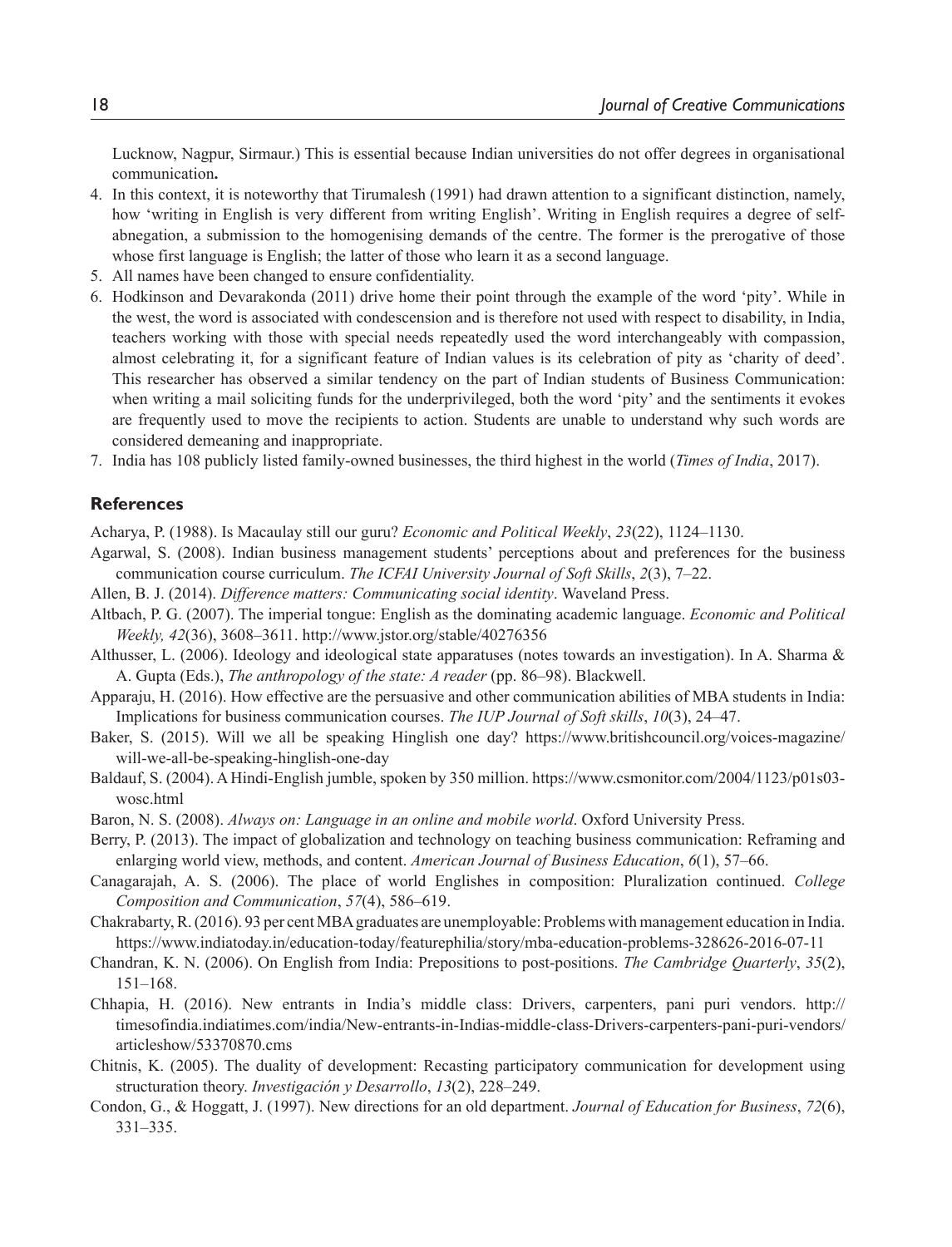- Creswell, J. W. (2007). *Qualitative inquiry and research design: Choosing among five approaches*, (2nd ed). Thousand Oaks, CA: SAGE Publications.
- Crotty, M. (1998). *The foundations of social research: Meaning and perspective in the research process*. London: SAGE Publications.
- Crystal, D. (2001). The future of Englishes analyzing English in a global context. http://www.beta-iatefl.org/844/ blog-publications/the-future-of-englishes/
- Crystal, D. (2008). *Txtng: The Gr8 Db8*. Oxford University Press.
- Dasgupta, S. (2018). Why Modi chose Hindi medium to pitch India to the world. https://blogs.timesofindia. indiatimes.com/right-and-wrong/why-modi-chose-hindi-medium-to-pitch-india-to-the-world/
- Dayal, I. (2002). Developing management education in India. *Journal of Management Research*, *2*(2), 98–113.
- Dearden, J. (2014). *English as a medium of instruction—–A growing global phenomenon*. British Council. https:// www.britishcouncil.org/sites/default/files/e484\_emi\_-\_cover\_option\_3\_final\_web.pdf
- de Certeau, M. (1988). *The practice of everyday life* (S. Rendell, Trans.). University of California Press.
- De Turk, S. (2011). Allies in action: The communicative experiences of people who challenge social injustice on behalf of others. *Communication Quarterly*, *59*(5), 569–590. doi:10.1080/01463373.2011.614209
- Deshpande, A. (2000). Hindustani in India. *Economic and Political Weekly*, *35*, 1240–1242.
- Foucault, M. (1979). *Discipline and punish: The birth of the prison* (A. Sheridan, Trans.). Random House.
- Gallois, C., Watson, B. M., & Giles, H. (2018). Intergroup communication: Identities and effective interactions. *Journal of Communication*, *68*, 309–317. doi:1093/joc/jqx016
- Giddens, A. (1979). *Central problems in social theory: Action, structure and contradiction in social analysis*. University of California Press.
- Giddens, A. (1984). *The constitution of society: Outline of the theory of structuration*. Polity Press.
- Giles, H., & Johnson, P. (1987). Ethnolinguistic identity theory: A social psychological approach to language maintenance. *International Journal of the Sociology of Language*, *68*, 69–99.
- Giles, H., & Ogay, T. (2007). Communication accommodation theory. In B. B. Whaley & W. Samter (Eds.), *Explaining communication: Contemporary theories and exemplars* (pp. 293–310). Lawrence Erlbaum Associates.
- Gupta, J. M. (2005). An integrated approach to management communication at the T.A. Pai Management Institute. *Business Communication Quarterly*, *68*(2), 237–246.
- Gupta, R. K. (1995). English in a postcolonial situation: The example of India, *Profession*, *98*, 73–78.
- Hart Research Associates. (2018). *Fulfilling the American dream: Liberal education and the future of work*. Author. https://www.aacu.org/sites/default/files/files/LEAP/2018EmployerResearchReport.pdf
- Higgins, C. (2003). "Ownership" of English in the outer circle: An alternative to the NS-NNS dichotomy. *TESOL Quarterly*, *37*(4), 615–644.
- Hodkinson, A., & Devarakonda, C. (2011). For pity's sake: Comparative conceptions of inclusion in England and India. *International Review of Qualitative Research*, *4*(2), 253–270. http://www.jstor.org/stable/10.1525/ irqr.2011.4.2.253
- Iyer, P. (1997). English in India: Still all the raj. *New York Times Book Review*. https://archive.nytimes.com/www. nytimes.com/books/97/08/10/bookend/bookend.html?\_r=1&oref=slogin
- Jha, S., & Kumar, M. (2012). Revitalising management education in India: A strategic approach. *Journal of Management & Public Policy*, *3*(2), 5–17.
- Kachru, B. B. (1986). *The alchemy of English: The spread, functions, and models of non-native Englishes*. University of Illinois Press.
- Katriel, T., & Philipsen, G. (1981). 'What we need is Communication': 'Communication' as a cultural category in some American speech. *Communication Monographs*, *48*, 301–317. doi:10.1080/03637758109376064
- Kochhar, R. (2004). Denationalised middle class: Global escape from Mandal. *Economic and Political Weekly, 39*(1), 20. http://www.jstor.org/stable/4414456
- Krishnan, S., & Hatekar, N. (2017). Rise of the new middle class in India and its changing structure. *Economic and Political Weekly*, *52*(22), 40–48.
- Labov, W. (1973). *Sociolinguistic patterns*. University of Pennsylvania.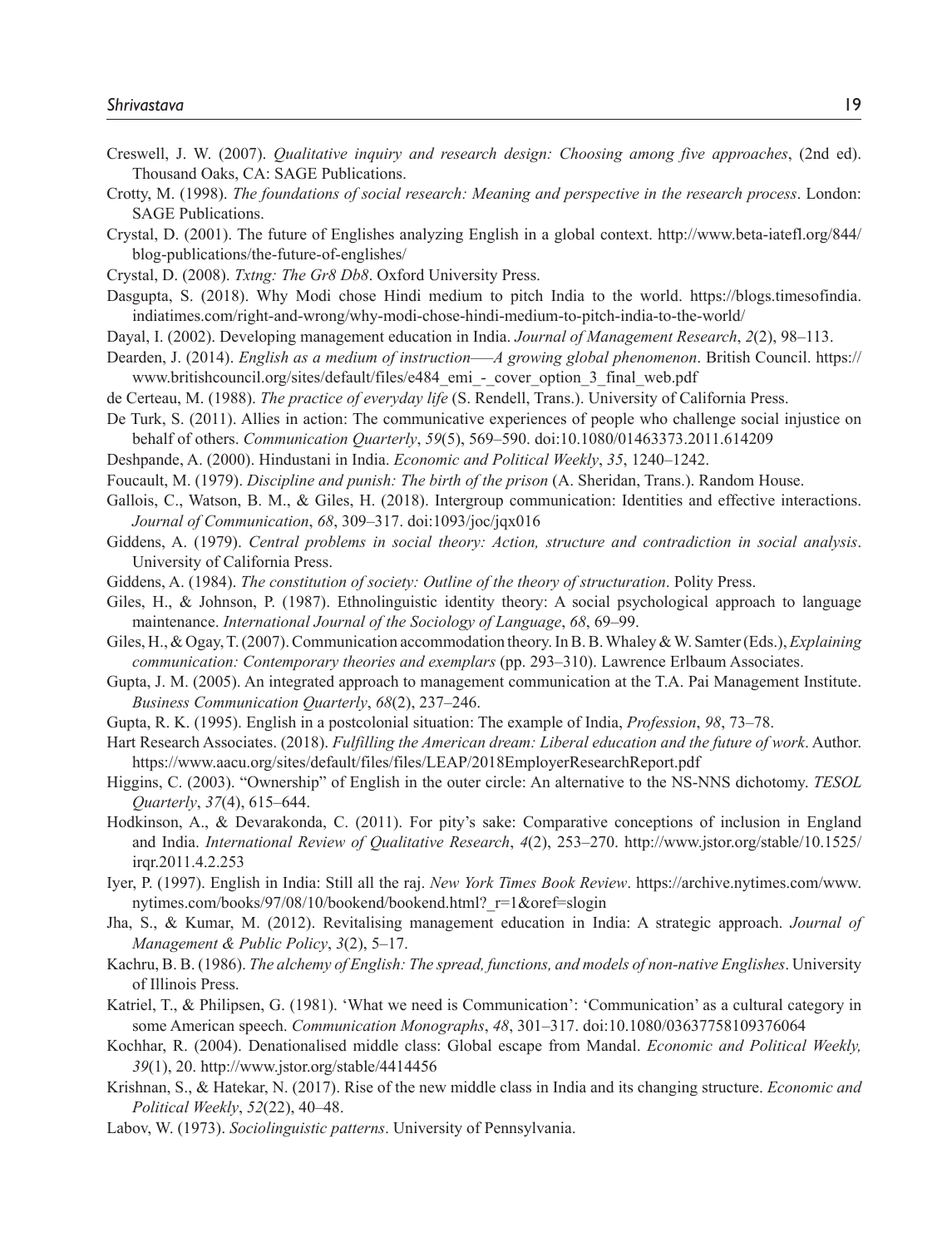- Laster, N. M., & Russ, T. L. (2010). Looking across the divide: Analyzing cross-disciplinary approaches for teaching business communication. *Business Communication Quarterly*, *73*(3), 248–264.
- Li, M. (2017). Constructive alignment: Teaching business communication to Asian international students. Journal of Organizational Behavior Education, 10, 57–74. http://www.neilsonjournals.com/JOBE/
- Lincoln, Y. S., & Guba, E. G. (1985). *Naturalistic inquiry*. SAGE Publications.
- Lincoln, Y. S., & Guba, E. G. (2000). Paradigmatic controversies, contradictions, and emerging confluences. In N. K. Denzin, Y. S. Lincoln, & E. G. Guba (Eds.), *Handbook of qualitative research* (2nd ed., pp. 163–188). Sage.
- Niranjana, T. (1990). 'History, really beginning': Compulsions of post-colonial pedagogy. *Economic and Political Weekly*, *25*(42/43), 2379–2384.
- Orbe, M. P. (1998). From the standpoint(s) of traditionally muted groups: Explicating a co-cultural communication theoretical model. *Communication Theory*, *8*, 1–26. doi:101111/j.1468-2885.1998.tb00209.x
- Orbe, M. P., & Roberts, T. L. (2012). Co-cultural theorizing: Foundations, applications and extensions. *Howard Journal of Communications*, *23*(4), 293–311. doi:10.1080/10646175.2012.722838
- Philipsen, G. (1976). Places for speaking in Teamsterville. *Quarterly Journal of Speech*, *62*, 15–25. doi: 10.1080/00335637609383314
- Phillipson, R. (2001). English for globalisation or for the world's people? *International Review of Education*, *47*(3–4), 185–200.
- Pillai, M. (2015). Cultural studies and the reinvention of English pedagogy in India. *ARIEL: A Review of International English Literature*, *46*(1), 143–173.
- Plutsky, S. (1996). Faculty perceptions of students' business communication needs. *Business Communication Quarterly*, *59*(4), 69–76.
- Rajadhyaksha, U. (2002). Teaching communication: Where do Indian business schools stand? *Vikalpa*, *27*(2), 49–56.
- Ramanathan, V. (1999). "English is here to stay": A critical look at institutional and educational practices in India. *TESOL Quarterly*, *33*(2), 211–231.
- Razzante, R. J., & Orbe, M. P. (2018). Two sides of the same coin: Conceptualizing dominant group theory in the context of co-cultural theory. *Communication Theory*, *28*(3), 354–375. doi:10.1093/ct/qtx008
- Sampath, D., & Zalipour, A. (2010). Effective Teaching strategies for learners of business communication: A case study from INTI University College, Malaysia. *Intercultural Communication Studies*, *XIX*(3), 256–266.
- Schneider, E. W. (2003). The dynamics of new Englishes: From identity construction to dialect birth. *Language*, *79*(2), 233–281.
- Schwandt, T. A. (2000). Three epistemological stances for qualitative inquiry: Interpretivism, hermeneutics, and social constructionism. In N. K. Denzin & Y. S. Lincoln (Eds.), *Handbook of qualitative research* (2nd ed., pp. 189–213). SAGE Publications.
- Sledd, J. (1965). On not teaching English usage. *The English Journal*, *54*(8), 698–703.
- *Times of India*. (2017, October 26). India has third highest number of family owned businesses Report. https:// timesofindia.indiatimes.com/business/india-business/india-has-third-highest-number-of-family-ownedbusinesses-report/articleshow/61244515.cms
- Tirumalesh, K. V. (1991). Writing-English versus writing-in-English: New Notes on an Old Theme. *Economic and Political Weekly*, *26*(47), 2670–2672.
- Ujaley, M. (2018). Indian languages are storming the internet in India, 9 out of 10 new users to be an Indian language user. https://www.expresscomputer.in/news/indian-languages-are-storming-the-internet-in-india-9-out-of-10 new-users-to-be-an-indian-language-user/21282/
- Upadhya, C., & Vasavi, A. R. (2006). *Work, culture, and sociality in the Indian IT industry: A sociological study*. Final report submitted to NIAS-IDPAD, Bangalore, India.
- Varma, P. K. (2007). *The Great Indian Middle Class*. India: Penguin Books India.
- Warner, K. (1995). Business communication competencies needed by employees as perceived by business faculty and business professionals. *Business Communication Quarterly*, *58*(4,) 51–56.